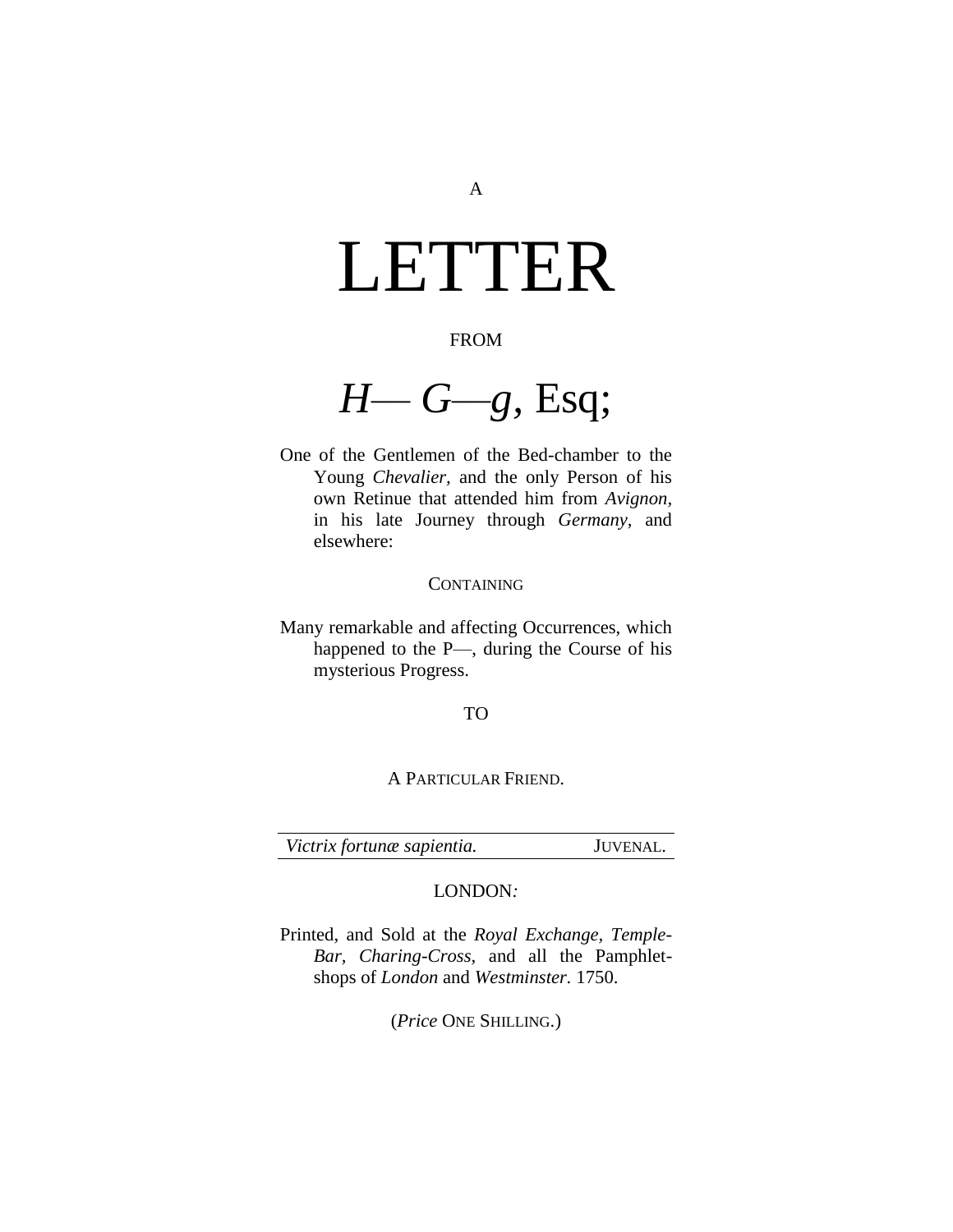

### EDITOR'S 1 PREFACE

TO THE

# R E A D E R.

S *it may seem strange to some People. how a Letter of this Nature stole into the World, I think proper to acquaint the Reader, that it never reached the Hands of the Person for whom it was intended, and fell into mine by a meer Accident, which was this.*

*Happening to be lodged in an Apartment which had been lately occupied by a Gentleman of almost the same Name with myself, a single Consonant making all the Difference, and whose Affairs, as I have since learnt, had obliged him to leave the Kingdom, this extraordinary Packet was delivered to me instead of him, which I accordingly opened, and soon perceived the Mistake.*

*Finding the Perusal presented a great Variety of surprizing and interesting Occurrences, that befel the* young Chevalier *Since his absconding from*  Avignon, *I was tempted to publish it in order to gratify the Curiosity of the Town, which I observe has been raised pretty high on account of that adventrous Wanderer. But then the whole Tenour plainly shewing it was wrote only to oblige a much trusted and valued Friend, and never intended for the Press, I knew not how far I should stand excused to the Author, (should a printed Copy ever reach him) for making so bold with what was none of my own. This Punctilio kept me from doing any Thing with it for some Days, and probably it had still lain dormant, if on consulting some Friends I had not been persuaded that the Regard owing from* 

 $\overline{a}$ 

<sup>&</sup>lt;sup>1</sup> Eliza Fowler Haywood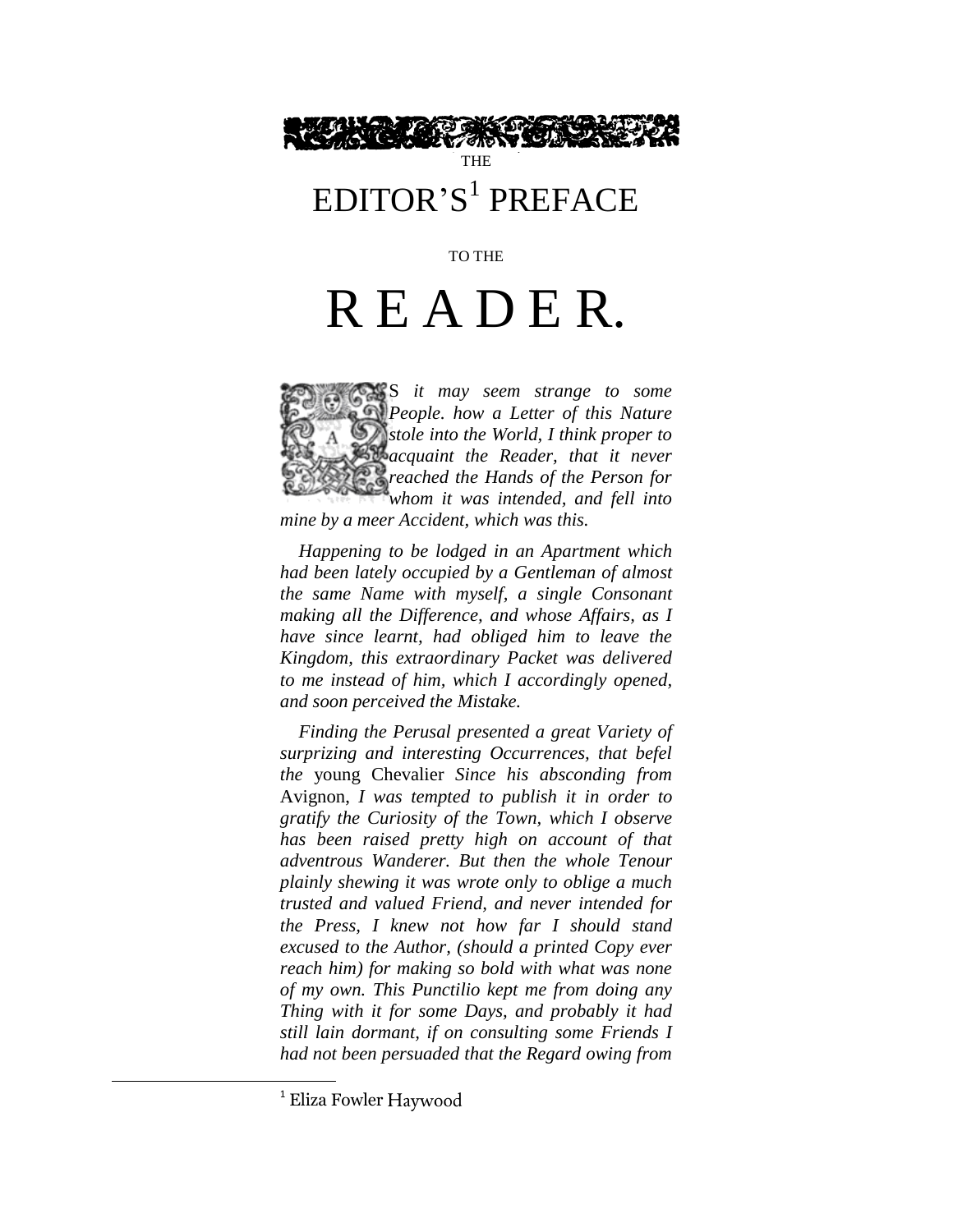*me to the* Public, *ought not to be overbalanced by the Fears of displeasing any particular Gentleman, especially one who is known to me only by Name and Character, and whom it is not likely I shall ever be better acquainted with.*

*This Consideration at last determined me, and I have nothing farther to say, than that the Reader may assure himself I send it abroad exactly as I received it, not a single Word being added or diminished, excepting three Lines in one Paragraph, which the Printer thought improper to be inserted, and were indeed of little Consequence to the subject Matter.*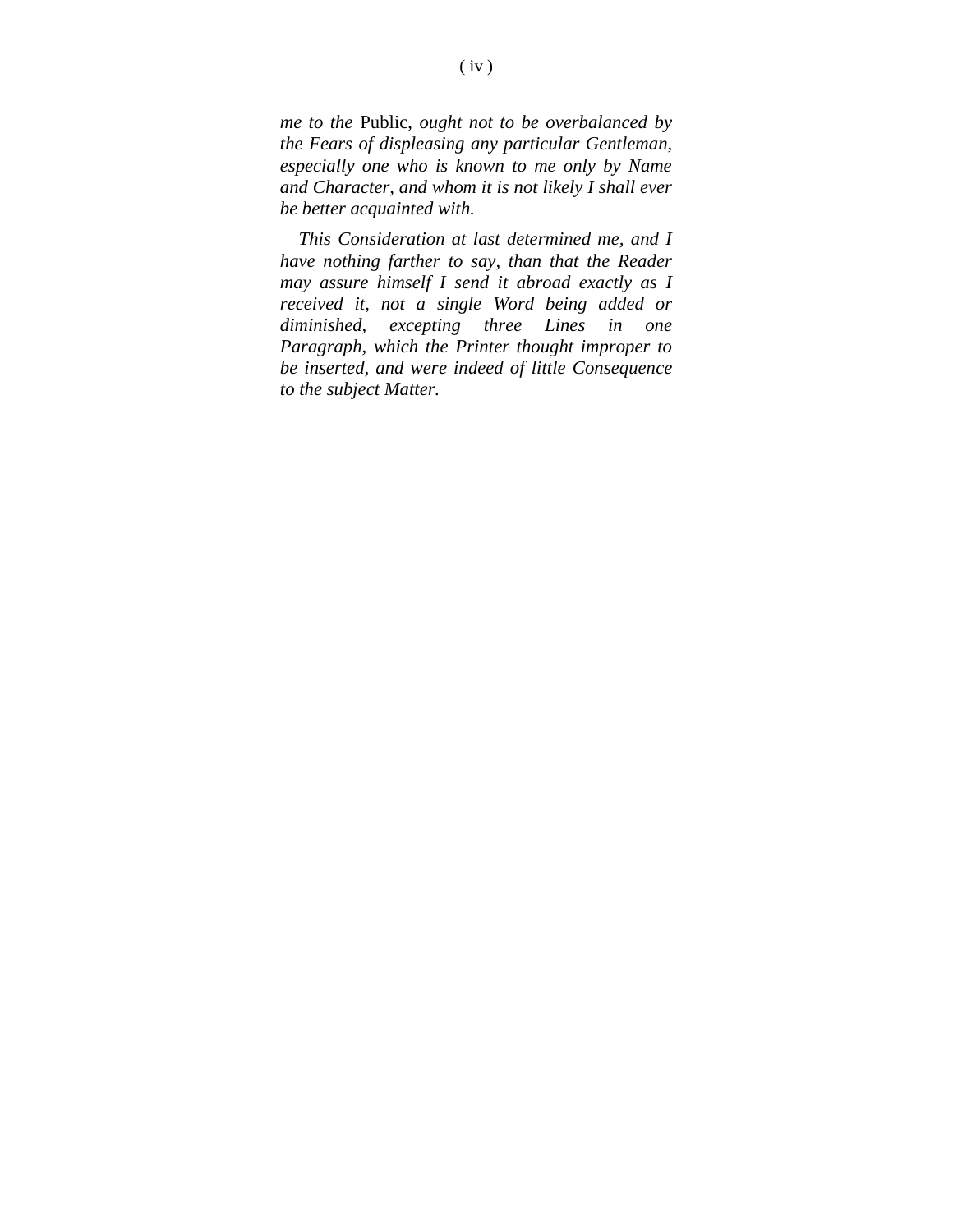

## LETTER

#### FROM

H— G—, Esq;

Dear Sir,



You may remember my last, which I doubt not but came safe to you, as I sent it by Mr *L—*, informed you, that I was under some Apprehensions the P— would not reside for any Length of Time at *Avignon,* but I then little imagined he would quit it so suddenly, as I soon after found the Circumstances of his Affairs obliged him to do.

You must have heard, as I perceive all the foreign Papers were full of it, with what Privacy his R— H— departed from *Avignon,* but cannot have been acquainted with any Thing material concerning him since, the Precautions he took having been so effectual, that a very small part, even of the Tour he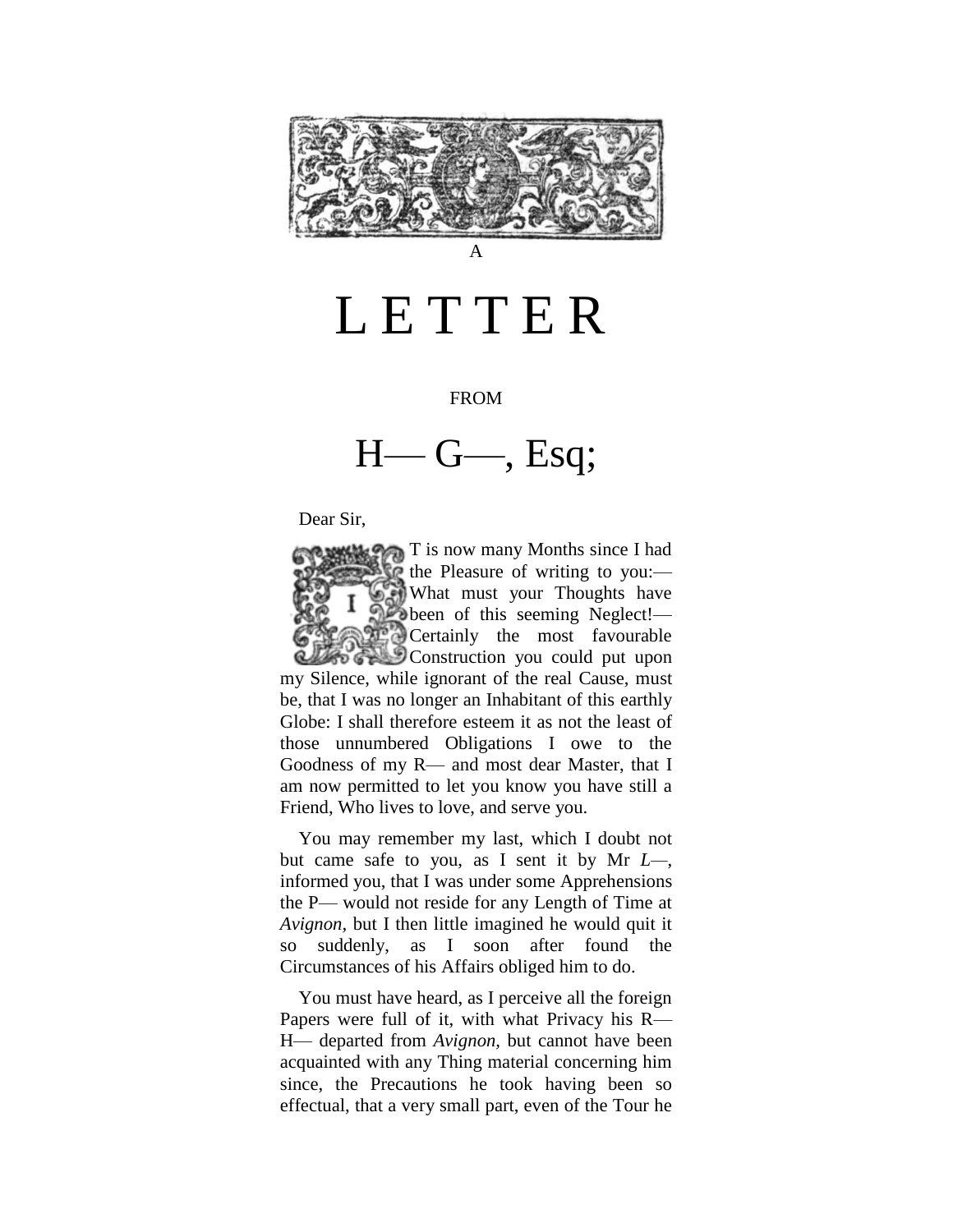has made, has been discovered; but, after passing through various Climates, crossing huge Tracts of Land, and some of Sea, he is at present where he has less Necessity of concealing himself, and I do not doubt but, before this reaches you, all *Europe*  will be convinced *where he is,* though not *where he has been,* which, as well as the *Motives* of his Journey must be a Secret, till Time shall ripen those Things into *Maturity,* which as yet are but in *Embrio.*—But though I cannot, without rendering myself the most base of Men, give you that Account your Curiosity might wish, yet there are some Occurrences, that it will be no Breach either of my Faith, or my Duty, to acquaint you with, and which, I flatter myself, you will find interesting enough to content you, especially as you may be assured, that, though it does not become me to tell you the whole Truth, you shall hear nothing from me that is not Truth; but I think you have known me too long, and too well, not to render all Apologies superfluous, and that the Pacts I have to present you with, ought not to be delayed by any Thing relating to myself.

ABOUT a Fortnight before our Departure, a Gentleman, who called himself the Chevalier *La Luze* arrived at *Avignon.* He was received by the P— with such extraordinary Marks of Distinction, and was so often shut up with him in his Closet, as gave us all Reason to believe, the Business he came upon must be of a very important Nature; and also that he was employed in it by some Persons to whom his R— H— thought himself obliged to testify the highest Respect.

As Curiosity is in a more or less Degree inherent to all Mankind, especially in Things wherein we imagine our Interest concerned, we, about the P—, had too much Zeal for the Success of his Affairs, not to be desirous of fathoming the Mystery this Stranger's Visit seemed to have in it. We knew he was no Subject of *Great Britain,* because he understood not one Word of *English,* and though he spoke *French* and *Italian* perfectly well, yet it was easy to discover by his Accents neither of these Languages were natural to him. Few of us but had the Opportunity of entertaining him, whenever the P— happened to be otherwise engaged; but, though he conversed with us in a very free Manner, yet his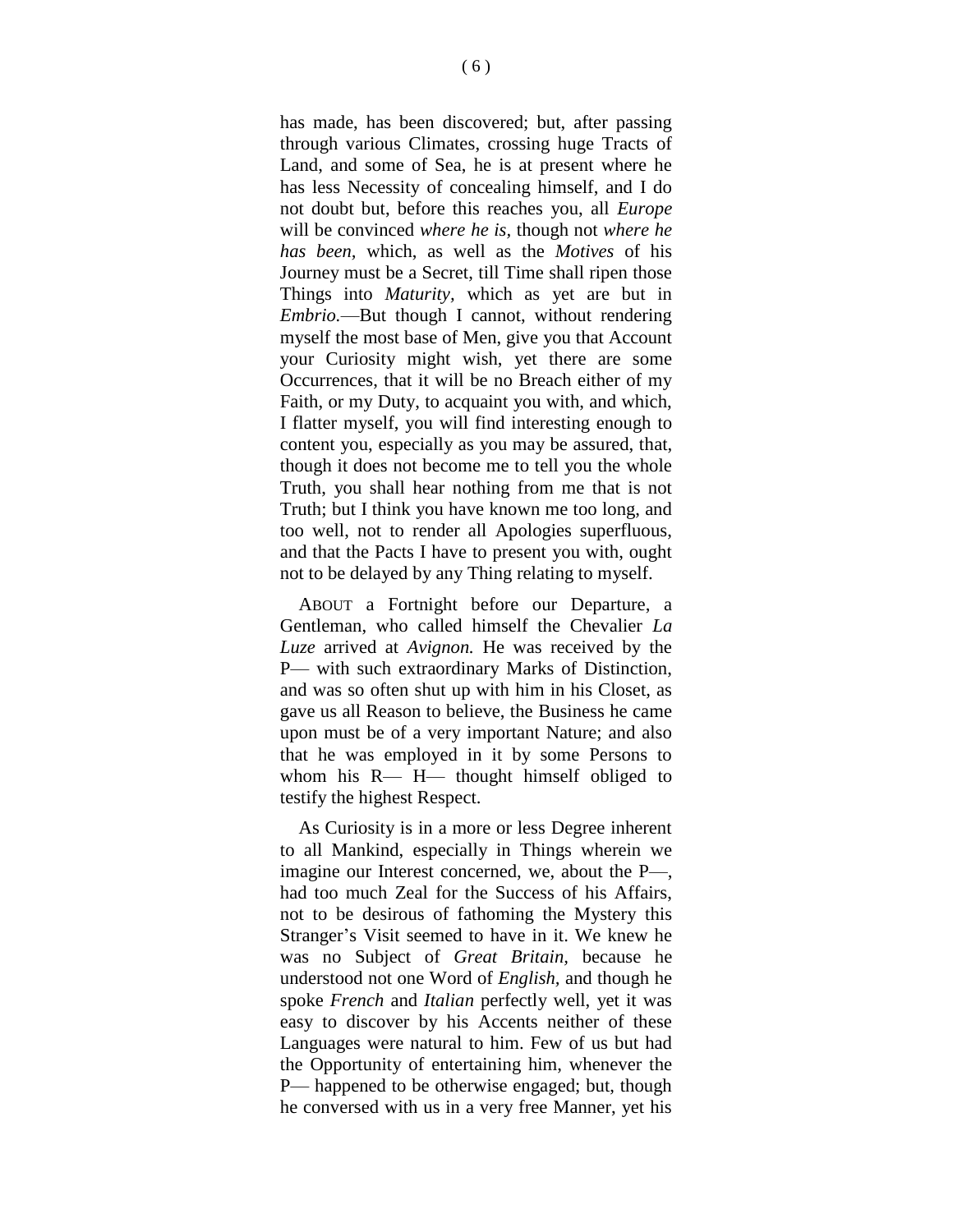Discourse turned always on ordinary Affairs, never dropping the least Hint that could give us any Light into the Matter we were so anxious to know something of.—Some of the Domestics were ordered to sound a Lacquey who came with him, but the Fellow either was, or seemed to be, as ignorant as those who questioned him, and only said, that being hired at *Lyons;* he knew nothing of his Master previous to that Time.—Could we have been able to have discovered of what Country he was, or of what Power a Subject, we might, perhaps, have formed some probable Guess on what Sort of Negotiation he was sent; but the former being an impenetrable Secret, the latter, of Course, must be so too.

THOUGH no Man that ever lived could behave with more Courtesy and Affability to all beneath him; though his every Command is delivered with an Air with which others would entreat, there is notwithstanding a certain Dignity in the Looks, Voice, and whole Deportment of the P—, which renders it impossible, even for the most audacious to presume on the Familiarity he vouchsafes to treat them with.—As he never thought fit to mention any thing concerning the Chevalier *la Luze,* none of us about him durst do it in his Presence: Mr. *Kelley*  was the only Person who presuming on his Age, the Merit of his long Services, and the Post he held under him, had the Courage to discover any Inquisitiveness on this Head. Being one Day in the P—'s Closet, he said to his R— H— that he hoped the Arrival of this Stranger boded some Good.— Whatever his Business with me is, reply'd the P very gravely—*you find I have not imparted it, and may therefore infer it is not of a Nature to require the Advice of Counsel.* This Rebuff silenced him entirely, and he told Sir *J*—*s H—n,* myself, and some others, that he would never more attempt to pry into any thing his R— H— did not communicate of himself.

As I have since had good Reason to be assured the whole Success of this Negotiation in a measure depended on its Privacy, it has not seemed strange to me, that a P— so naturally prudent and sagacious, mould be more than ordinarily reserved on a Matter of such high Importance; but not to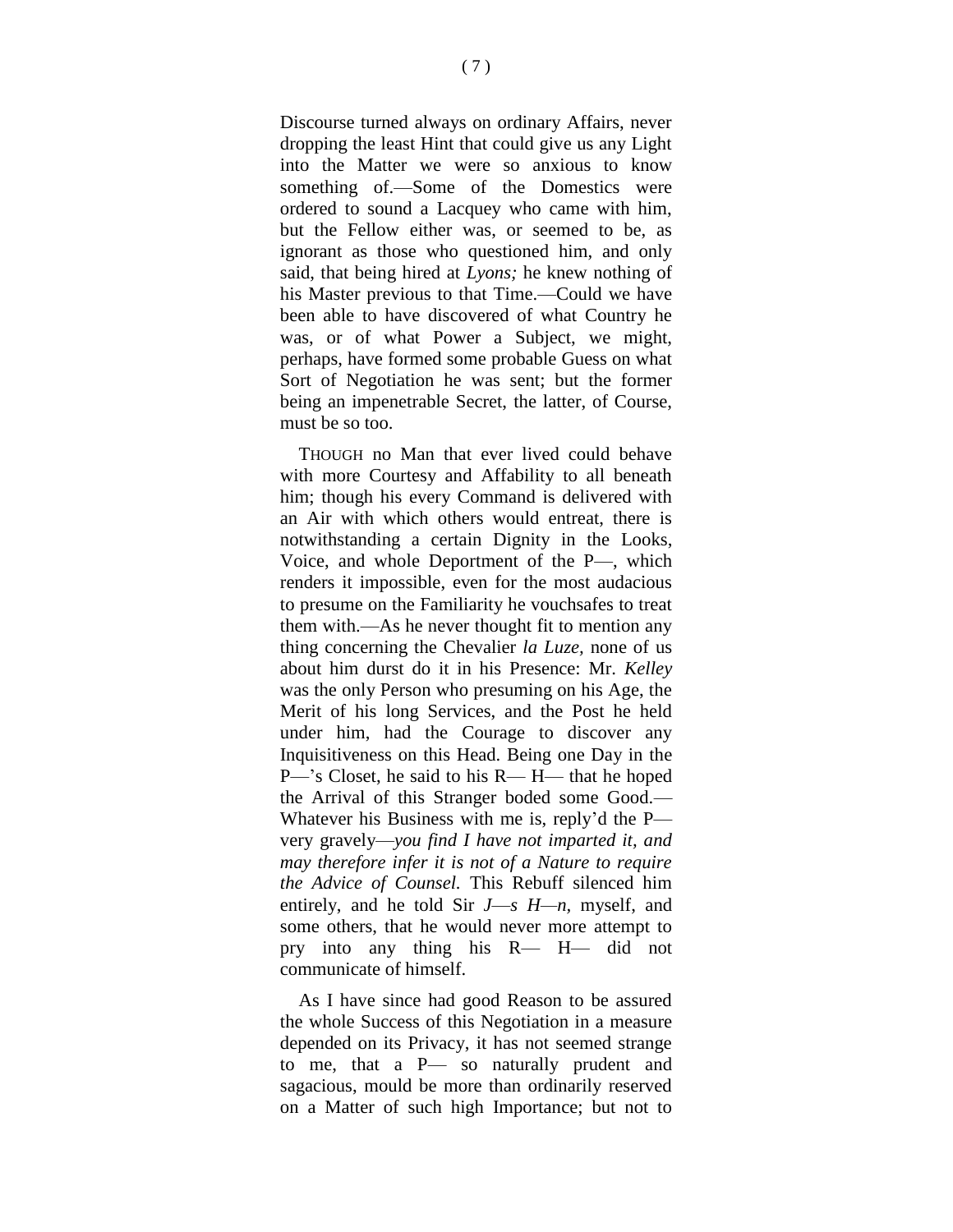detain your Attention with any farther Particulars of the Suspence we were in, I must inform you that the Person who occasioned it having received some Dispatches by a Courier, the Contents of which he immediately imparted to the P— took his Leave, and we had as little Notice of his Departure, as we had of his coming.

THE ensuing Day the P— seemed more contemplative than usual, but in the Evening some of the principal Nobility of *Avignon* coming to sup with him, on an Invitation before made to them, he behaved in their Company with an unaffected Gaiety and Sprightliness as I cannot remember without some Astonishment, when I reflect at the same time what great Designs must then of Necessity be rolling in his Mind; yet is this but a slight Instance compared with some others I have to present you with, how great a Command this illustrious Person has over himself, and how easy even the most difficult and dangerous Enterprizes sit on his Thoughts.

THESE Guests were no sooner retired than he went into his Closet, where in a few Minutes I was ordered to attend him.—After having by his Command shut the Door, G—*g*, said he, *I have found that of late, not only what I do, but even the very Words I speak, have been reported through all the Courts in* Europe *to the great Detriment of my Affairs, not,* continued he, after a little Pause, *that I suspect any who are now about me, of Treachery, or wilfully injuring a Person whose Fortune they at present follow, but an Excess of good Will and Zeal for the Cause to which they are attached, may make some People discover Things that for its real Service had better be concealed.—As a Matter of the most important Nature is now upon the Tapis, I am determined not to be betrayed in it, or to know at least by whom I am so*—*I shall therefore confide but in one Person, and that one shall be You.*

HIS R— H— in speaking these Words had his Eyes fixed intently on my Face, where doubtless he beheld Astonishment and Joy pictured in every Feature.

INDEED, my dear Friend, I was perfectly confounded at so unlooked for, so unhoped a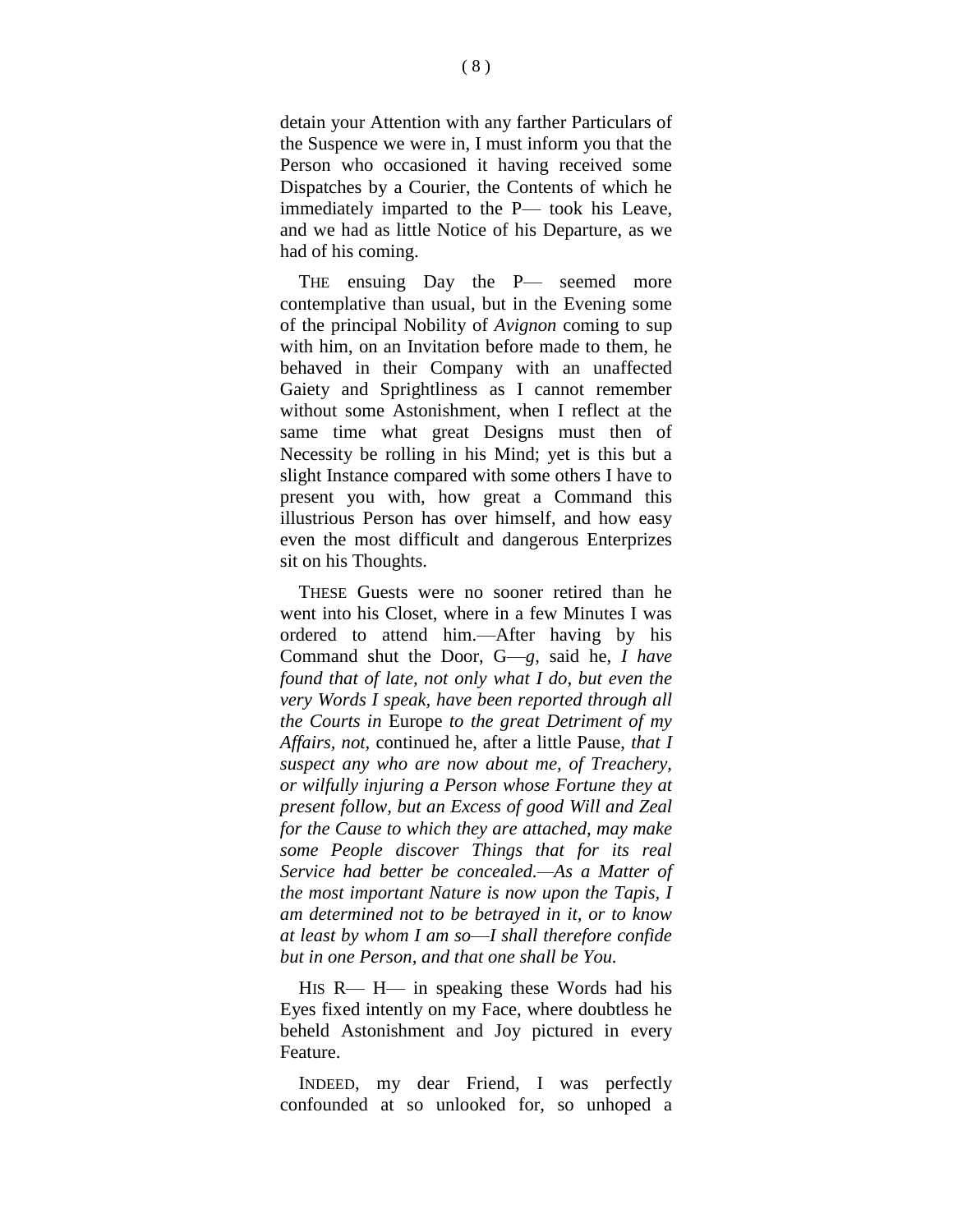Condescension—I threw myself at his Feet, I embraced his Knees, and kissed the Hand, which he graciously stretched out to raise me with the most unfeigned, and warmest Transports of a duteous Love, Loyalty and Gratitude; but could find no Words suitable to express my Thanks.—My Soul was too much overwhelmed, and yet I know not but in these disjointed Phrases I was alone capable of uttering, if he was not more fully convinced of the high Sense I had of his Goodness, than, he could have been by the most eloquent Professions.

*I have a great Opinion,* said he, *of your Fidelity and Discretion, there is, however, no Occasion to inform you at present any farther than that I go hence tomorrow*—*be ready to attend me by break of Day, and be cautious that nothing escapes you, which may give the least Suspicion of my Departure.—* I then attempted to make some Protestations of an inviolable Secrecy in the Discharge of every Trust his R— H— should be pleased to honour me with, and asked if he had no other Commands preparatory to our Departure; to which he reply'd with his accustomed Sweetness, that every Thing would be taken Care of, and saying the Night was far spent, bad me retire to take what Repose the Time permitted.

I WAS not so punctual in my Obedience to this last Injunction as to the others, for besides my Head being too full of what I had just heard to give Way to Drowsiness, it did not a little puzzle me in what Manner I should prepare for this Journey, as I knew not the Length of it, nor could form any guess at the Time of our Return.—The Privacy with which it was to be taken, however, made me think there would be no Opportunity of conveying any great Store of Baggage*;* I therefore set about packing up in the smallest Compass I could such Things as Decency would not suffer me to be without.—I had but just finished when the P—'s first *Valet de Chambre* knocked at my Door, and on my opening it, asked if I was ready,—I told him I was, and took up my Portmanteau; but he would not suffer me to carry it, saying, he would see it safely stowed, and that his R— H— expected me in his Apartment. I used no farther Ceremony, but immediately went where I was commanded.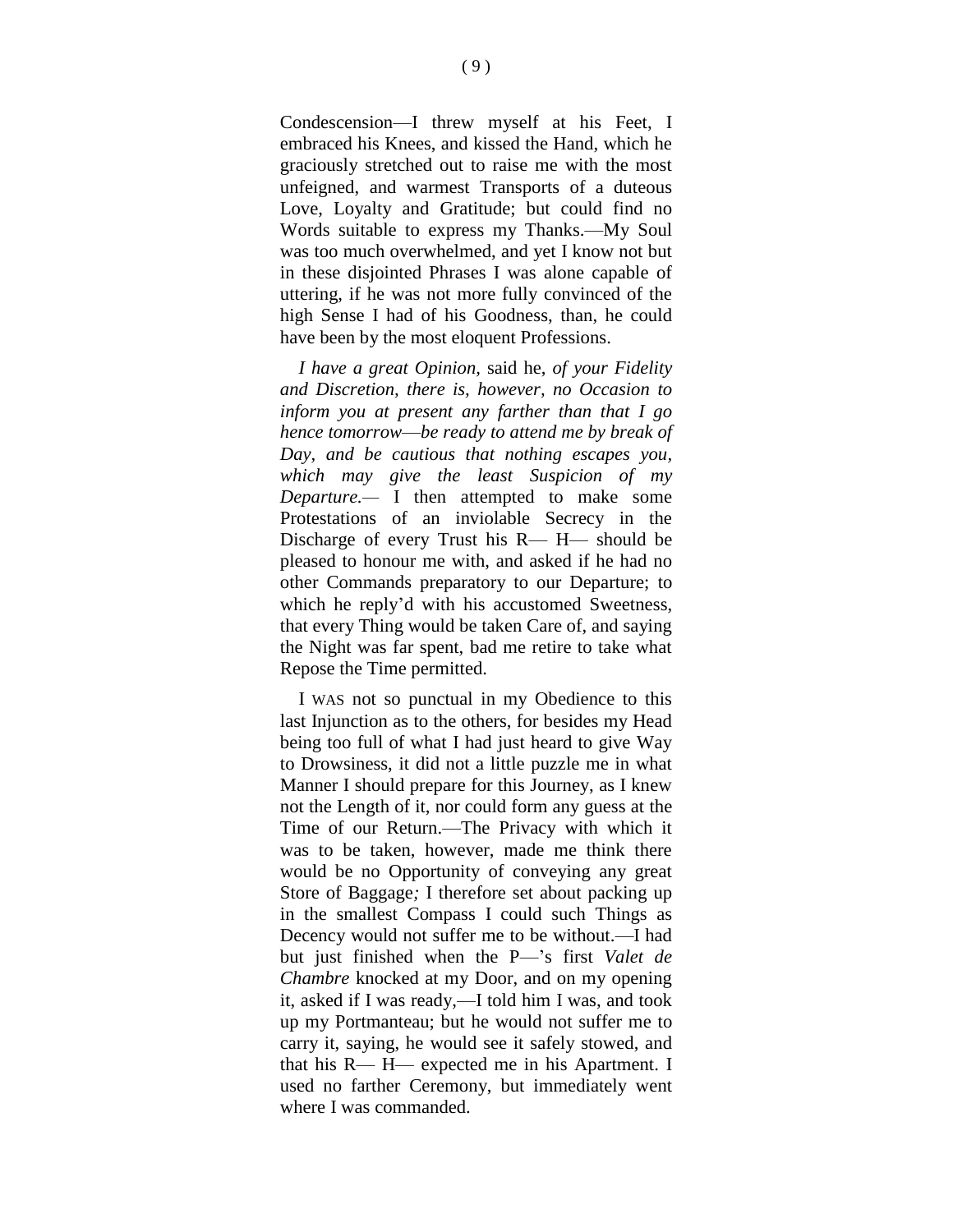I found the P— quite dress'd, and humming an *Italian* Air as he walked backward and forward in the Room. *Well, G—g,* said he, smiling, when he saw me enter, *we have a fine Morning, and I doubt not but shall have a pleasant Journey*— *I hope you leave nothing behind you that may make it seem otherwise—for I fancy we shan't see* Avignon *again in haste* These Words put me in a little Confusion, as I perceived by them he had been told of a Lady for whom I had indeed some slight Regard, and which our Gentlemen had magnified into a real Passion. The Change of my Countenance made his R— H— laugh heartily; and though I said all I could to assure him, as I might do with a great deal of Truth, that no Attachment whatever could make me regret one Moment any Command his R— H should be pleased to lay upon me, yet he continued his Pleasantry on that Subject with the greatest *Gaieté de Cœur,* as the *French* term it, till the *Valet*  came in, and said, every Thing was prepared, *'Tis well,* replied the P—, and went hastily down stairs. I followed into the Court-Yard of the Palace, where a travelling Chaise and three Horses for our Escorte waited. His R— H— obliged me to sit by him in the Chaise, the *Valet,* and two Domestics out of Livery mounted on Horseback, and with this Equipage we set forward towards *Lyons.*

WE passed for *French* Officers, who, on the Conclusion of the Peace had obtained Leave to visit our Friends and the Postilion having Orders to stop for Refreshment only at the most obscure Houses, we had gone through good Part of this Journey without falling in with any Company to whom the P— was known, till arriving at a small Village two Leagues short of *Lyons.* Just as we entered the Yard of the Inn, another Chaise arrived with one Gentleman in it, who proved to be the Marquiss *de Valere.—*The P— and he alighted at the same Time: They immediately knew each other, and naturally advanced, but the P— fearing he would accost him with the same Ceremonies he had been accustomed to do at *Paris,* said to him in a low Voice, Monsieur le Marquis, *I rejoice at this Opportunity of embracing you; but I travel incognito, and you'll oblige me to know me here, only for the Count* D'Espoir. The Marquis assured his R— H— that he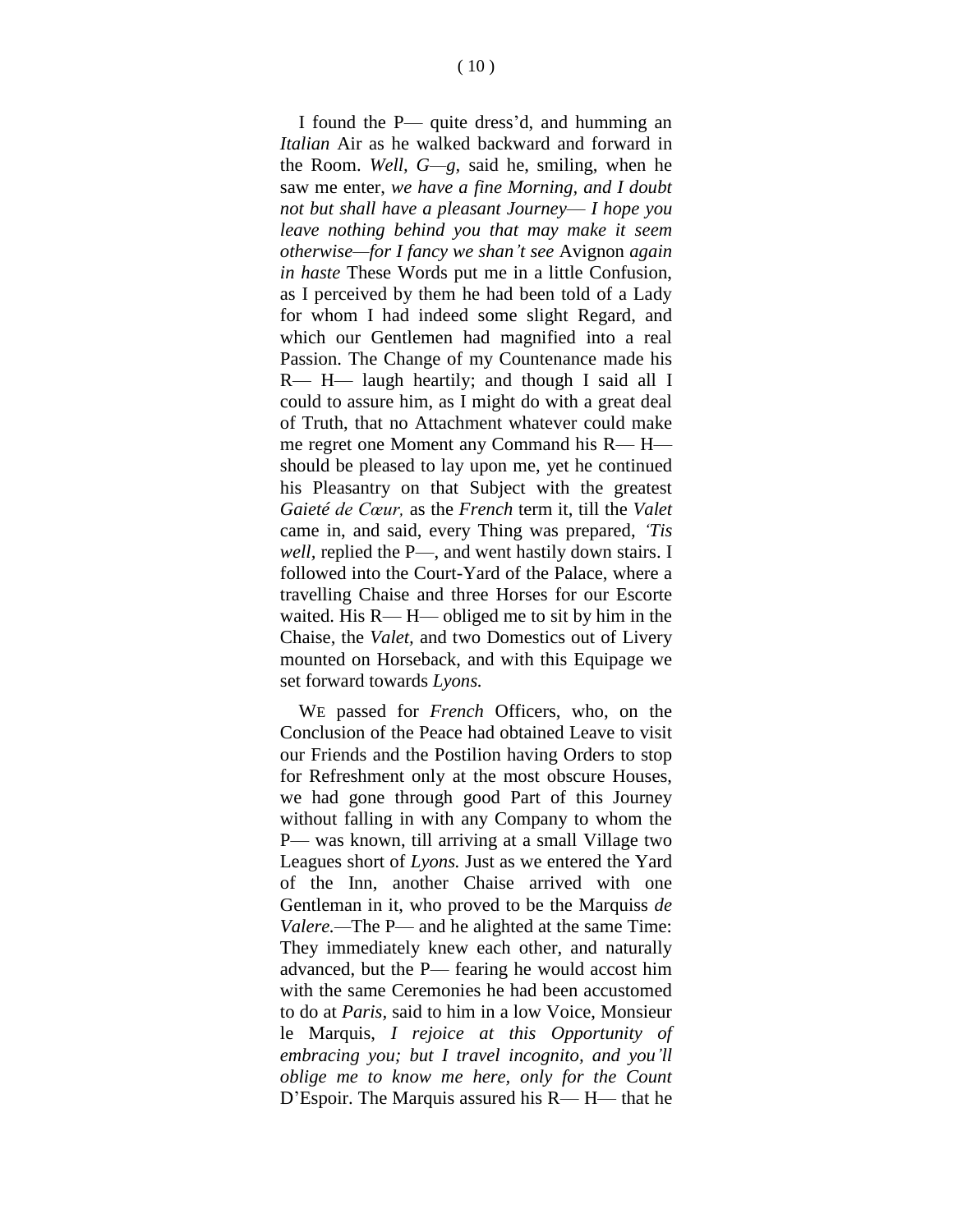would take care nothing should drop that might make any Discovery of his real Dignity: He seemed not at all surprized, nor indeed had he any room to be so, that a P—, while in the Territories of a Power who had treated him so unworthily, and who was still labouring to get him removed to as great a Distance as possible, should desire to be concealed. This was, however, a Subject too ungrateful to be touched upon, and no Mention was made of it on either Side.

THEY supped together, and did not separate till it was very late. Their Conversation happened more through Accident than Design, to fall on the Principles of Government, and in what consisted the true Happiness both of those who ruled, and those who obeyed—Being entered on this Subject, which I soon perceived was a Favourite one with the P—, he by degrees became more particular, and confined his Remarks to the Affairs of those Nations for whose Glory and Prosperity he is the most nearly concerned.

I thought I had heard and seen enough of my R— Master to be ignorant of none of those great Talents Heaven has so bounteously endued him with—he had given the most public Proofs of the Greatness of his Courage in the extremest Dangers of his Fortitude under Hardships more severe than any P——, or perhaps than any Man, but himself ever sustained—of his unequalled Clemency even to those, who breathed nothing but Wishes for his Destruction,—These Virtues not even his worst of Enemies are able to deny him the Merit of*;* and all we who have the Honour to be near his Person have been Witnesses of innumerable Instances of the Kindness and Benevolence of his truly R— Mind; we knew also that he had read much, delighted in History, particularly in. that of *England,* but were not sensible, at least I was not, till this happy Opportunity, how perfectly he had made himself Master of the Laws and Constitution of those Realms, which he is doubtless not without Hope, that he mall one Day rule——How deeply he enters into the Interest of the People, and how just his Notions are of kingly Duties.

HE maintained, among other Things, that the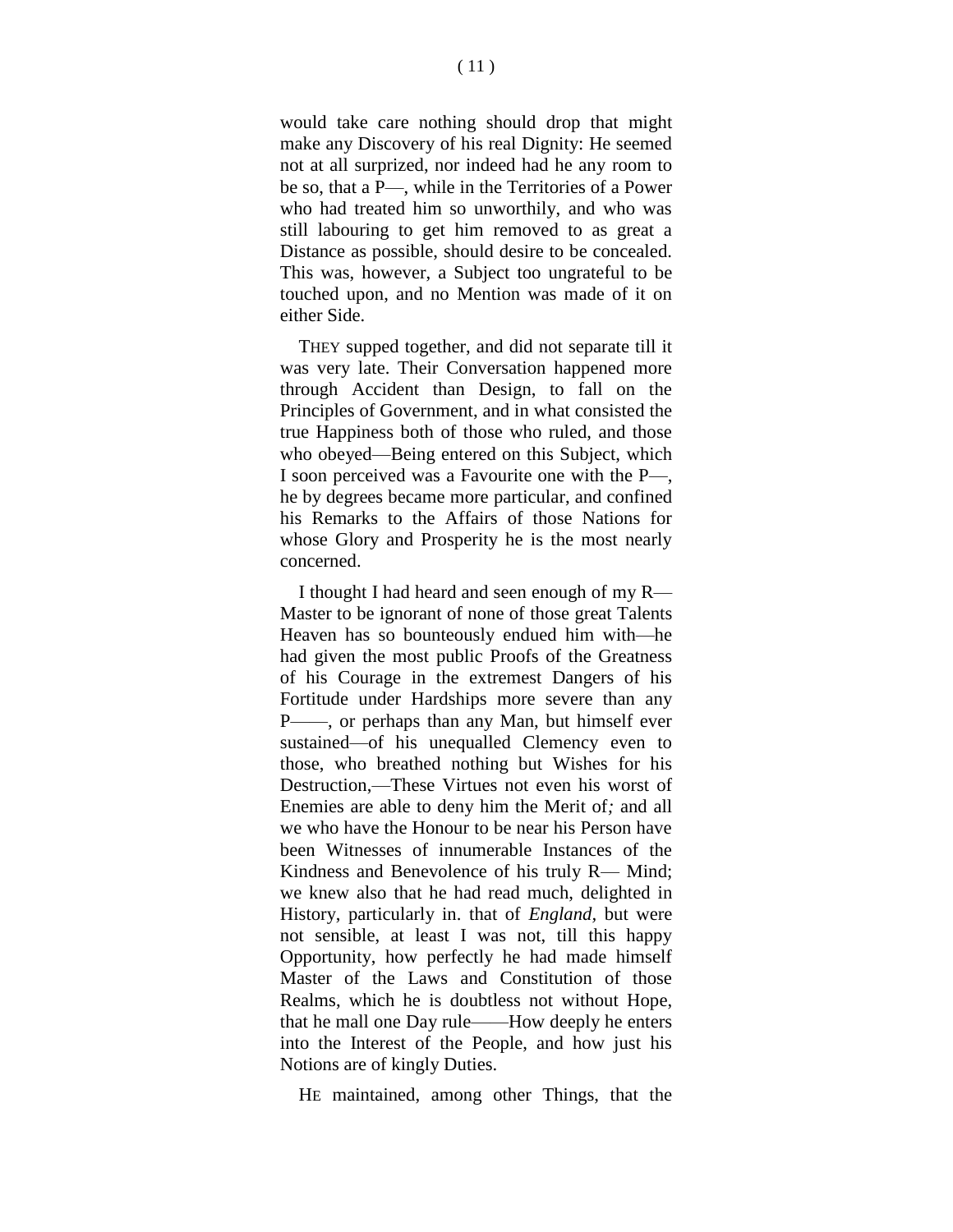Glory of a Sovereign was the Opulence of his Subjects, not in amassing Treasures for the Use of himself and Family.—That Avarice disgraced a Throne; and added, that nothing was more surprizing to him than that any crowned Head could be guilty of it. *A private Person,* said he, has the Excuse *of providing for his Family*; *but the* Children *of a King are the Children of the* Public———*they have their Appointments and their Dowries from the*  Public, *and he has only to procure such Alliances for them as promise to afford most Advantage to the*  Public—*A King therefore,* continued he, can never be *too* liberal *of his own* Money, *nor too* frugal of the Public.

*All Kings,* said he, *in general, would do well to follow this Rule, but those who wear the Crown of*  Great Britain, *to which so large a Revenue has of late Years been annexed, ought more particularly to observe it the—*English *are naturally kind-hearted, loving, and ready to give even beyond their Abilities, when they are made to believe the Necessities of the Government require it it would therefore be most ungenerous, and cruel in a Prince to oppress them with exorbitant Taxations on pretended Exigencies.*

HE farther said, that a King ought not to imagine the Sceptre was put into his Hand meerly to enforce Obedience, but should rather consider, that the Doves upon it are the Emblems of the Love he owes to the Nations under him, and should never be extended in any Act, that has not a Tendency to their Welfare—As all *Honorary Titles,* and great *Offices of State* are solely in his Disposal, it should be his Care to make the *One* the *reward* of *Merit,*  and to confer the Other on Persons whose *Integrity*  as well as Abilities, should render incapable of abusing the Trust reposed in them——That he should beware of giving an implicit Credit to the report of any Minister, or Ministers, but have his Ears open to the Complaints of all his Subjects.

IT would certainly be a Digression you would readily forgive, if my Memory served me to repeat all that this admirable P——. laid on a Theme so important to every Friend of Liberty, and Lover of his Country—He set forth the Excellence of the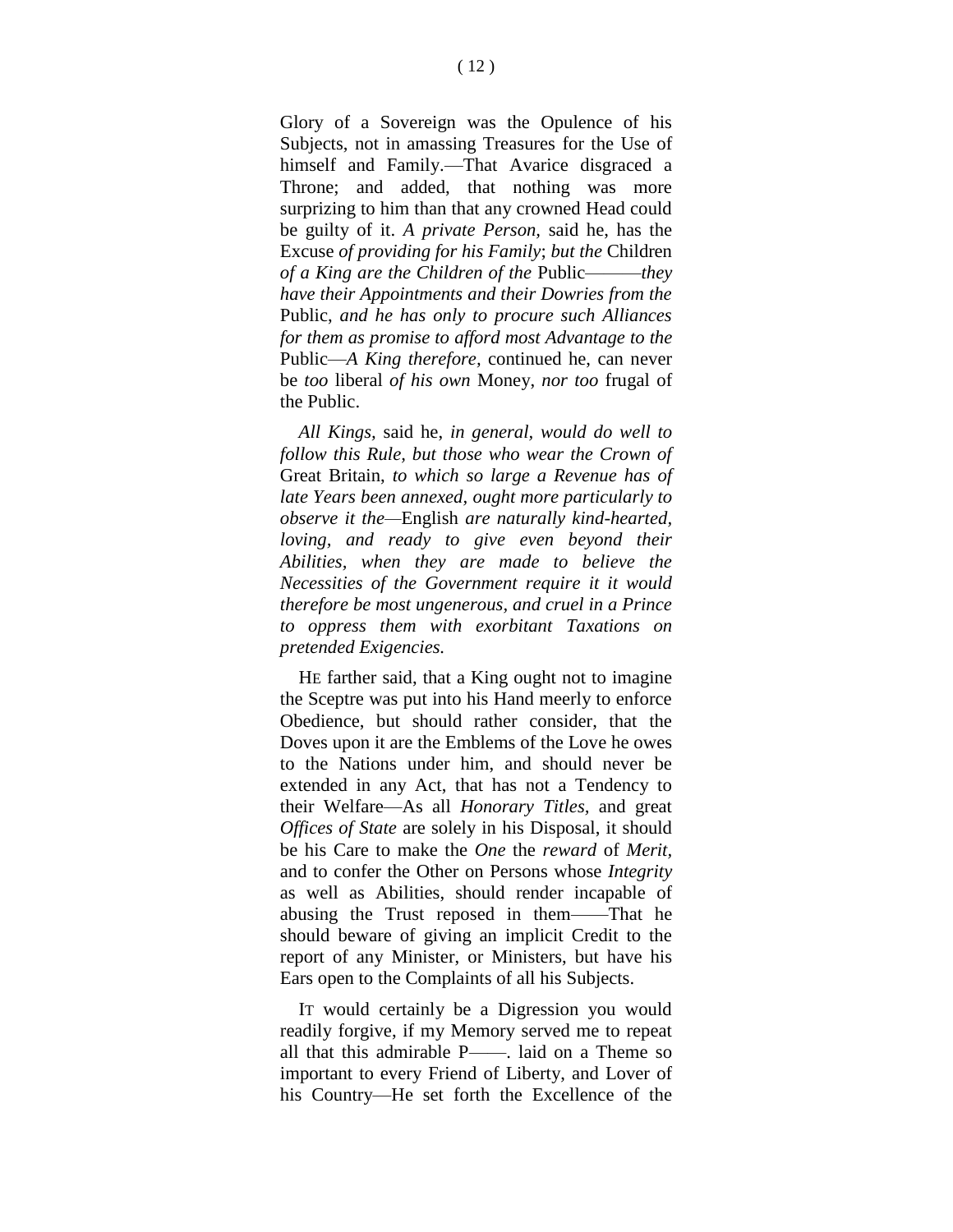Constitution in its native Purity, and condemned all the Encroachments had been made on it by Princes who impoliticly as well as ungenerously, had aimed at arbitrary Power in Terms too pathetic not to convince any one that his Heart was the Dictator of his Tongue.

The Marquis was charmed with hearing him, and perceiving he had concluded what he intended to say, cried out in a kind of Rapture, *How noble! how glorious are these Notions of Government!— Heavens, what Blindness, what Infatuation misleads the \** \* \* \* \* \* \* \* \* \* \* \* \* \* \* \* \* \* \* \* *reject a \* \* \* \* \* \* \* \* \* \* \* \* \* \* \* \* \* \* \* \* \* Great* and *Happy.*

To this the P— modestly replied, that he but repeated the Maxims his R—1 Father had inculcated in him from his most early Years, and the Truth of which his own Reason and Observation had since abundantly convinced him;

THERE are few Things at which the P— testifies more Uneasiness than to hear himself praised—the lavish, though just Encomiums, the Marquis would not be hindered from making on him, occasioned him, I believe, to take Leave, and retire to his Chamber, sooner than otherwise he would have done, for he never was a Friend to much Sleep, and did not go to Bed in two Hours after: We set out, however, betimes the next Morning, and passing through *Lyons* without stopping, went to a small Town about two Leagues further, where the P shut himself in his Chamber, and passed the greatest Part of the Night, as I afterwards found, in writing Letters. In the Morning when every Thing was ready, as I imagined, for prosecuting our Journey, he gave Orders to the *Valet* to go back with the Chaise, and little Train that attended it*,* as far as *Grenoble* and wait there four Days, at the Expiration *of which,* said he, *if you do not see or hear from me, return directly to* Avignon, *and deliver this to Mr.* Kelly, *and tell him I expect he will be punctual in obeying the Contents, part of which are, that all my People shall have the same Appointments, and Tables as if I were there in Person.* With these Words he put a large Packet into his Hands.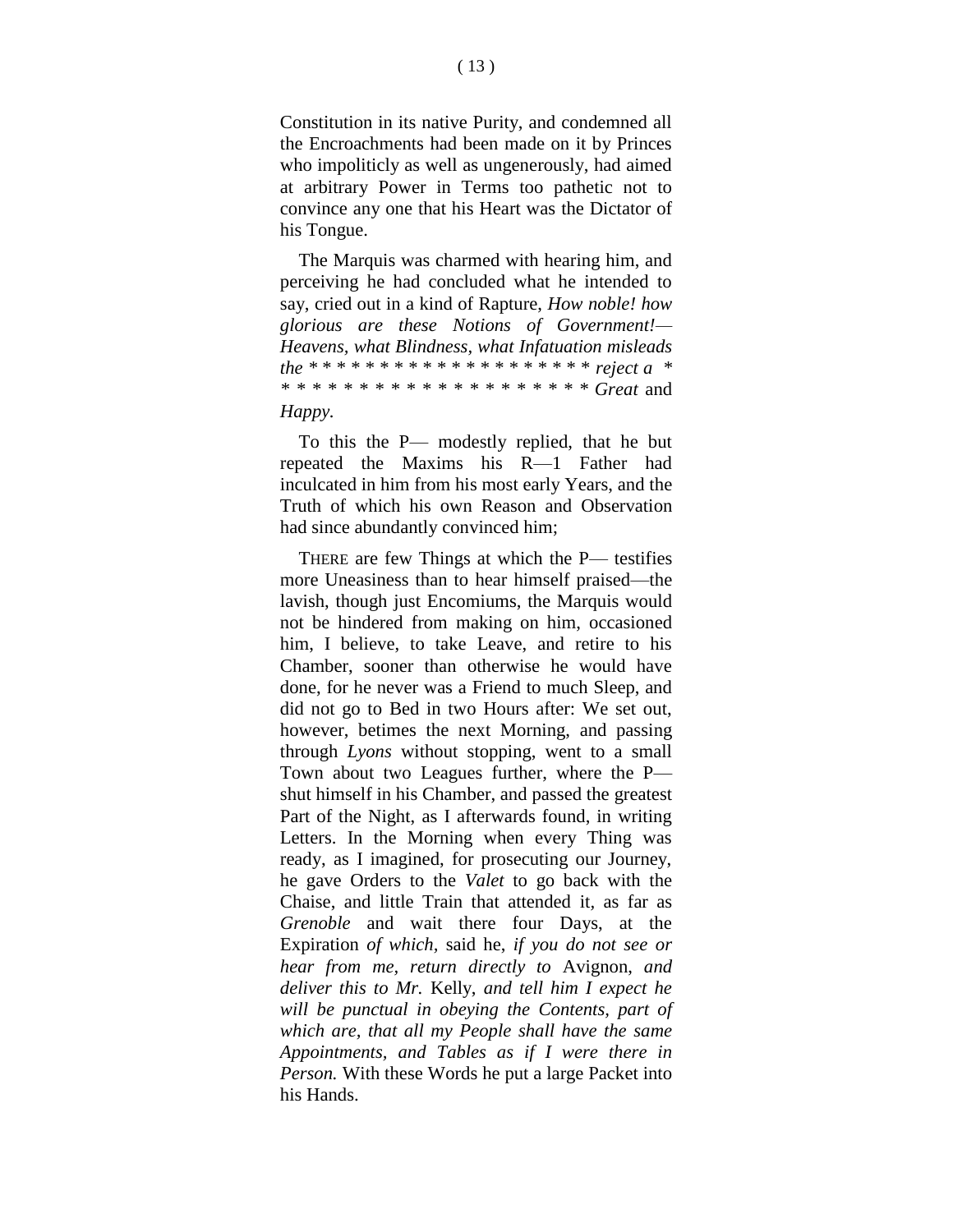'Tis impossible to represent the mingled Surprize and Grief that appeared in the Face of this honest Domestic:——He had doubtless flattered himself with the Hope of attending his R— H— through the whole Course of his mysterious Progress, and he had not Presence of Mind to conceal the sudden Shock of this Disappointment; he threw himself at the P—'s Feet, and begged to know if he had any Way offended his R— H—;the P— assured him that he had not, and that on his Return to *Avignon*  he would shew that he had not, and permitted him to kiss his Hand, on which the poor Man appeared somewhat better satisfied.

AFTER he was gone, and none but myself left with the P—; well *G—g, s*aid he pleasantly, *I have now no body but you—how shall we order it? Can you play the Barber, and shave me?* I told his R— H— I had small Skill that Way, but I would do the best I could; *it shall not need*—*Servants are to be had in every Town in* France. *Speak to the Host, and he will easily procure a Post-Chaise, a Valet de Chambre, and a Lacquey.*

I found it as his R— H— said, and in two Hours we were provided with a new Retinue, with which we set forward the same Day, and took the Route to *Dijon,* where we no sooner arrived than this Equipage was dismissed, and another taken, with whom we proceeded to *Nancy,* and thence to *Strasburg.—*—Here, to my very great Astonishments the P— was met by the Chevalier *la*

*Luze—*it appears an Agreement had been made between them, and our Postilion had Orders to drive to that House, where he was to attend our coming, and he had taken Care to provide an Apartment for his R— H—, much less unworthy of receiving him than any he had lain in since his Departure from *Avignon.*

I NOW found, by Circumstances which could not be hid from me, that the Title of Chevalier *la Luze*  was only assumed to conceal a Character of much greater Note; and that he, who was distinguished by it, was a Person whose extraordinary Talents had gained him the Confidence of one of the wisest Princes in *Europe.*—This Discovery of the real Name and Quality of the pretended *la -Luze* enabled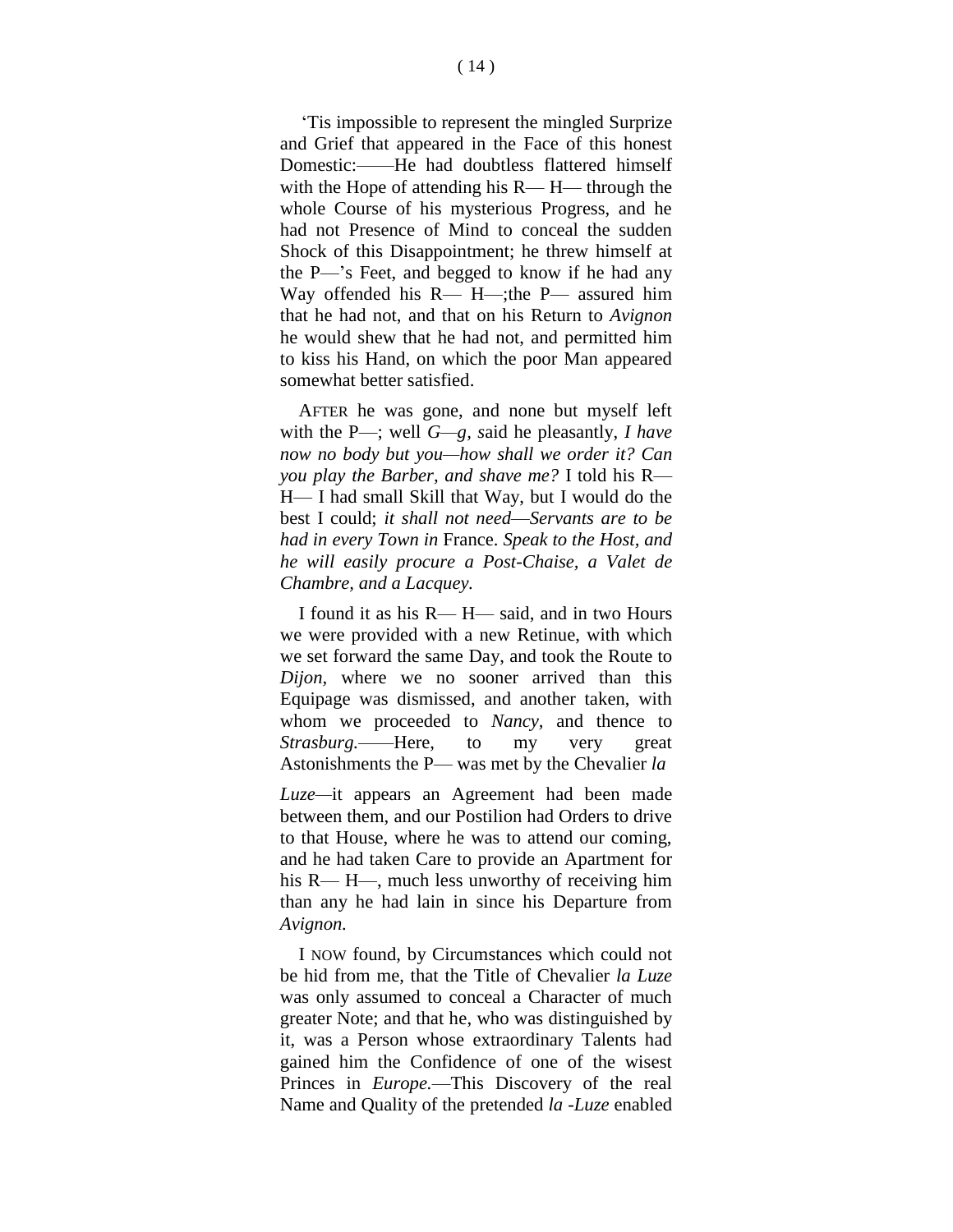me to form some Conjectures, not only concerning the Place to which he was to conduct us, but also of the Motives which induced the P— to take this Journey; but as these Conjectures of mine came pretty near the Truth of an Affair, which my R— Master thinks it necessary should be kept an impenetrable Secret to all but those engaged in it, you will not wonder at, nor blame me for not acquainting you with them. To Time alone, my dear Friend, and certain Contingencies, must be left the unravelling this Mystery, and I must shortly be obliged to leave a Chasm in my Journal, which, though you may regret, I am satisfied you will forgive on the Score that occasions it. 1 have not, however, yet done with *Strasburg,* where an Accident detained us a Day longer than the P intended, and which I may relate without the least Breach of the Trust I am honoured with.

I cannot, in what I am about to say, be suspected of Flattery, because it is scarce possible the illustrious Person, of whom I speak, will ever come to the Knowledge of what, in the Fullness of my Soul, I cannot forbear imparting to you; but, upon my Honour, it seems to me, as if Heaven, foreknowing the P—'s Constancy of Mind, and the absolute Command he has over all his Passions, permitted the Seducer of Mankind to throw Temptations in his Way, in order to give him an Opportunity of proving those Virtues, which, though most admire, few are able to imitate.

SOME People might think the Adventure I am going to relate deserved not so serious a Prelude; or, perhaps, that it was not of Importance enough to be inserted at all; but I know to whom I write, and should be under no Apprehension, that the minutest Circumstance, in which the P— has any Share, will be esteemed light, or trifling.—But to the Business.

A Fire happening to break out in a House directly opposite to that where we were lodged, and was also an Inn, the P—, who either was not asleep, or was soon awaked, jumped out of Bed, and, without calling for any Body to assist him, got on his Cloaths and flew down Stairs.—Some of the Family, meeting him, told him he need not have disturbed himself, there was no Danger, as the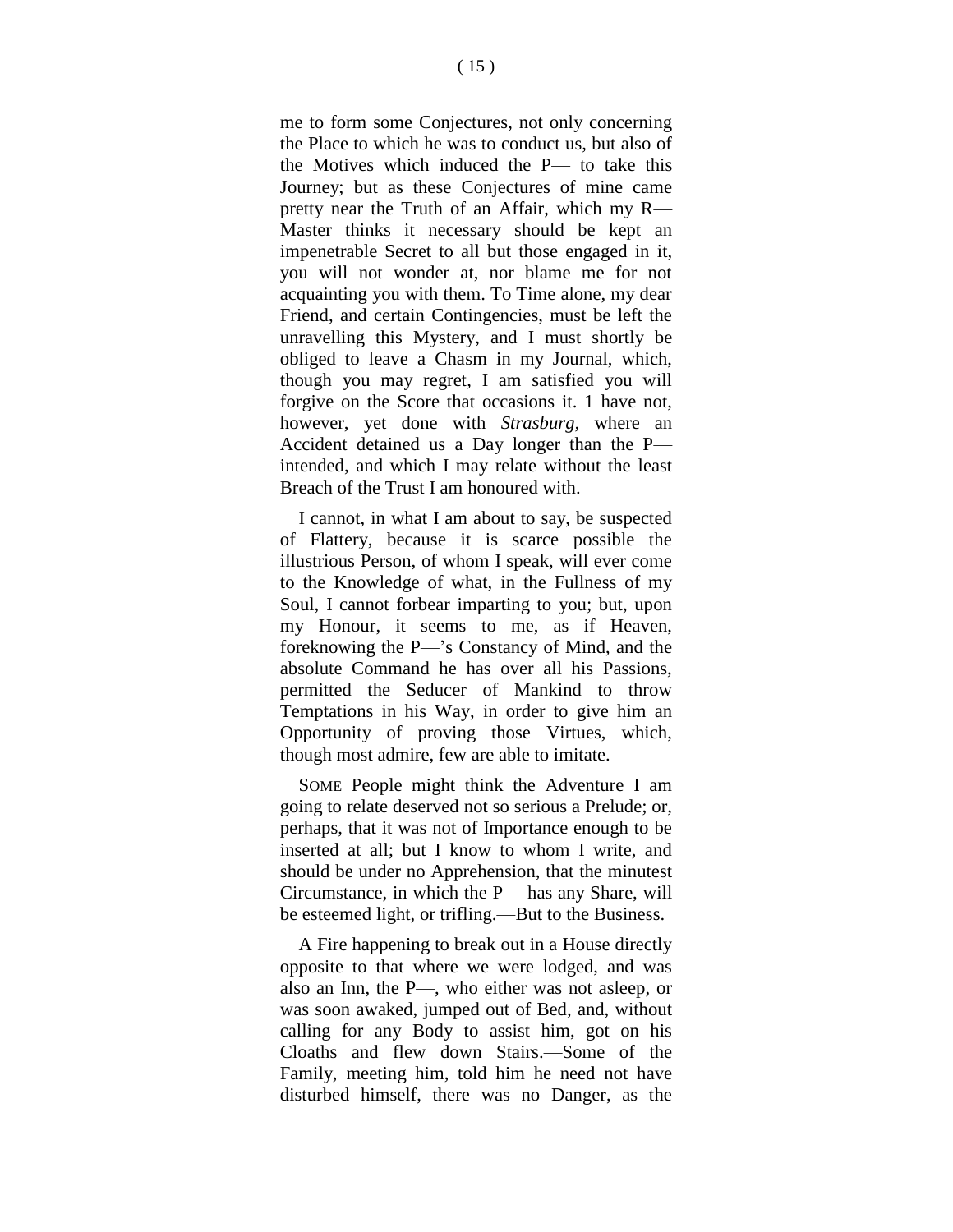Street was very broad, and the Wind drove the Flames the other Way: *What then,* cryed this truely Christian Hero; *Are we born to take Care only of ourselves?* With these Words he flew, as I was afterward informed, rather like an incorporeal Being than one composed of Flesh and Bones, to the Place where the Mischief seemed to rage with greatest Violence. The first Object that presented itself to him, amidst that Scene of Horror, was a Woman from a Window, screaming for Help.—The Room behind her seemed all a Conflagration; the P—, seeing no other Remedy, called to her to jump out, which she instantly did, and he, stretching out his Arms, received her without any Hurt.

WHILE the P— was thus employed, I, who likewise had been rouzed with the Cry of Fire, though somewhat less early than my Master, ran directly to his Chamber in order to give him Notice of the Danger, for I knew not but the Accident might be in the same House, and finding the Door open and the Bed empty, I was turning out of the Room to make some Enquiry, when I met him with the above-mentioned fair Burden in his Arms.—She was naked to her Shift, and Night-dress upon her Head;—to prevent her therefore from taking Cold, the P— laid her into the Bed he had lately quitted, and wrapt her in the Coverlids.—She all this while knew not the tender Care he took of her.—The excessive Terror she had been in, on Account of the Fire, had so much overwhelmed her Spirits, and from the Time of her escaping the Danger, had been insensible of every Thing.—Yet far from taking Advantage of the Condition she was in, her generous Deliverer thought of nothing but the Means of recovering her from it. It is impossible to express his extreme Caution as he put her into the Bed, to avoid every Thing that might have shocked her Modesty, had she been capable of knowing what he did. It is certain, that to act in this Manner is no more than what a Man of Honour ought to do, though I know not whether every Man of Honour would be able to do it, especially if he was of the P—'s Years, had the same Vigour, and was of the same amorous Complection; and I believe you will own, that the Temptation was such as required a more than ordinary Virtue to withstand; you will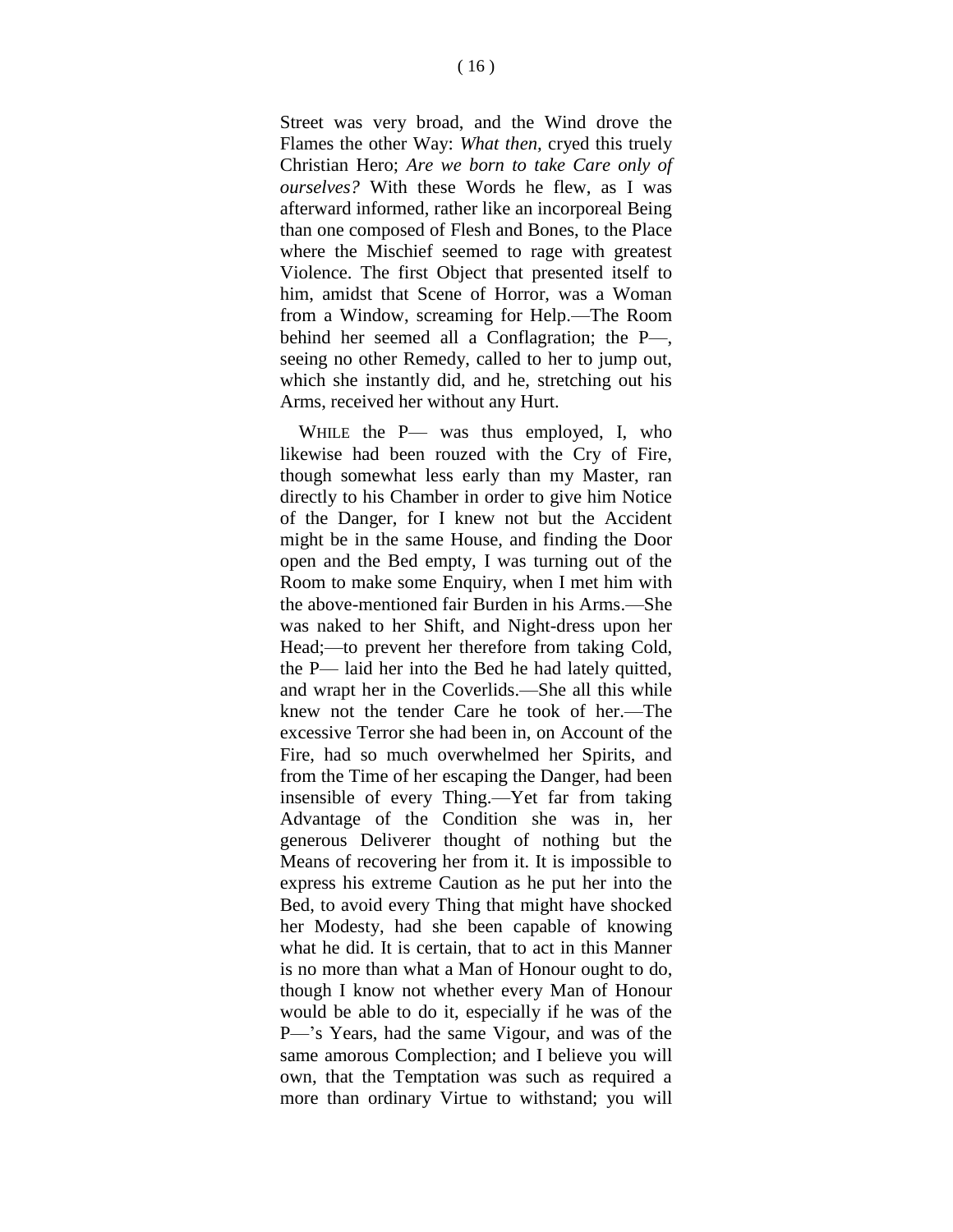find it, however, weak when compared to that, which this Adventure afterward was productive of; but of that in due Time.——I ran, by the P—'s Command, and fetched some Water in a Bason, which he sprinkled on her Face; on this she opened her Eyes though very faintly, but spoke not a Word.

In this Instant the Chevalier *la Luze* came into the Chamber, and beheld a Scene, which was afterwards the Subject of much Pleasantry: A young, and, Spite of her present Disorders, a very beautiful Lady in the P—'s Bed: He, upon his Knees by the Side of it, supporting her as she lay with one Hand, and with the other chaffing her Temples,—I waiting behind, like the Apothecary on the Physician. There was no Opportunity for Speech; the Mistress of the House, having heard what had happened, came with a Glass of rich Cordial, and desired the P— to force it into her Mouth, if she was not in a Condition to receive it willingly, and at the same Time to bend her gently forward; his R— H— obeyed the Orders he received with so much Success, that the fair Patient recovered her Speech in a few Minutes, though not her Senses perfectly.—*Good God!* cryed she, looking wildly round, *where am I?—Where have I been? Was I not going to be burned, and did not Heaven send an Angel to my Relief?*—These, and some other Expressions, which though incoherent, were uttered with a good deal of Strength and Energy, shewed the P— the good Effects of the Pains he had been at; he therefore quitted his Post, and, after recommending the Care of her to the Mistress of the House, went out of the Chamber; the Chevalier *La Luze* and myself followed, and the P—, having ordered a Bed to be prepared for him in another Room, while it was getting ready, we all went to take a View of the Fire, which, they told us, burned with less Vehemence than it had done, and we saw totally extinguished without any further Damage than consuming one Wing of the House where it began.

So much of the Night had been taken up with this Accident, that it was very late before any of us were stirring.—After the first Salutations were over, the Chevalier *La Luze,* all Politician as he is, could not forbear being very merry on the P—'s Assiduity to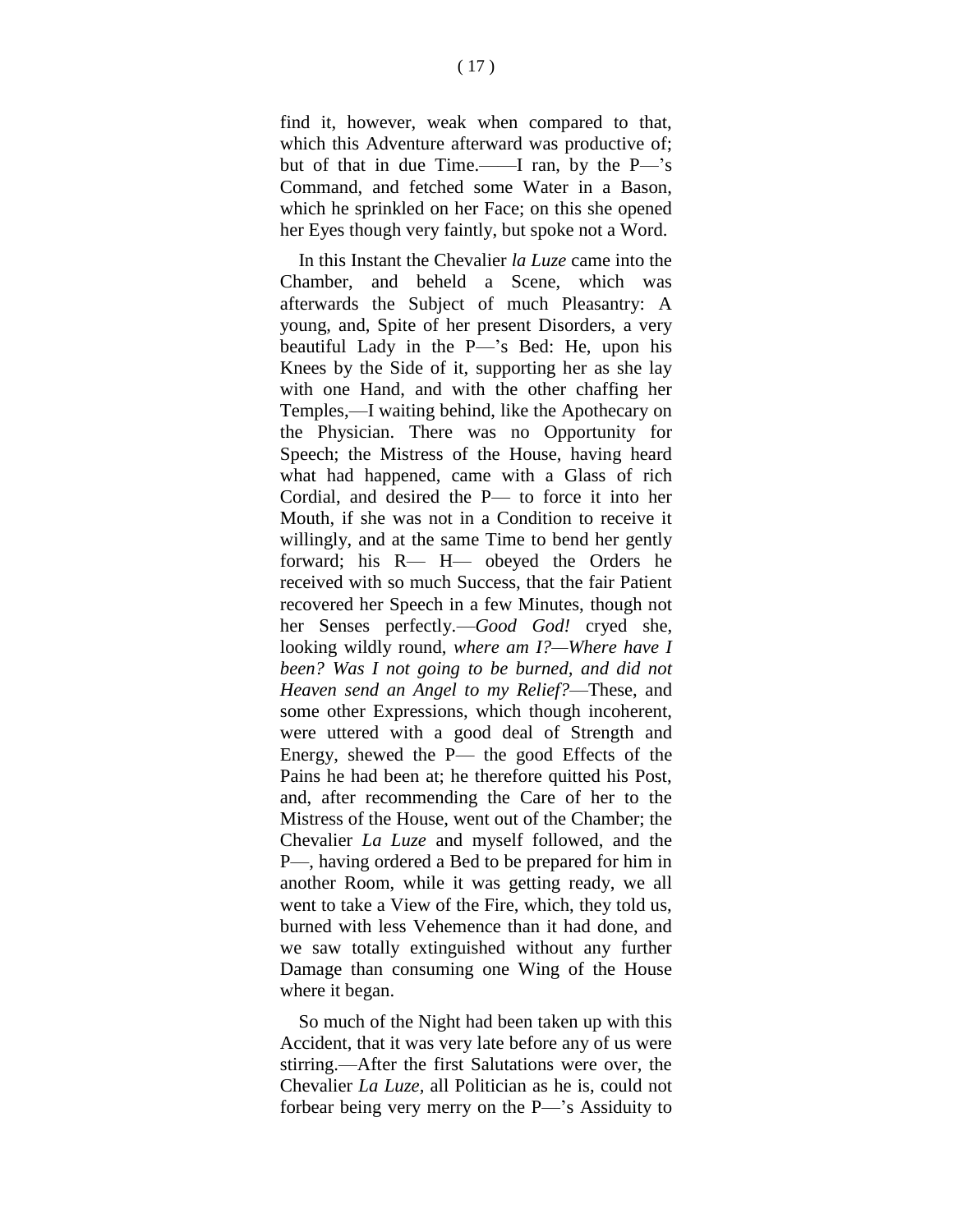the naked Lady: *Well, well,* replied his R— H—, *all your Railery shall not hinder me from enquiring how she has past the Night, after an Accident, that might have shocked the most courageous of her Sex.*

HE was just going to send a Servant on that Occasion, when the Mistress of the Hotel came in, and told the supposed Count *D'Espoir,* (for he continued to pass by that Name) that the Lady, he had so happily preserved, begged he would give her an Opportunity of making him those Acknowledgments, which were due to the extraordinary Care he had taken of her. She had scarce ended what she was about to say, when the Chevalier *la Luze* cry'd out, *is she still a naked*  Venus?—*No Sir,* answered the good Woman, *all her Baggage escaped the Flames,*— *she has sent for it, and is dressed, and looks like a* Venus *indeed.*  The P— to prevent any farther Discourse on this Head, laid he would attend the Lady that Instant.

BY his Command we accompanied him, and were received with a great deal of Politeness by the Lady, but being told to which of us she owed her Redemption, addressed herself to her Protector in a Manner that shewed she had the highest Sense of the Obligation he had conferred on her; the Answers he made were such as might be expected from one who is so justly esteemed by all who know him, the most accomplished Prince on Earth. I will not therefore take up my Paper with any Repetition of them, and only tell you, that the great Complaisance with which he always treats the fair Sex, seemed to me to be heightened by the Air, which accompanied all he said to this Lady. I thought too, that he was less uneasy at the Praises she gave to the Gallantry of his Behaviour on her Score, than ever I had seen him before, when any Attempt was made to do Justice to his Merit, though it were even in those Things for which he was most desirous of Applause,

IT is certain I have not seen many Women who could boast more Charms: Her Person was extremely lovely, her Air noble and majestic, and though her Years could not exceed sixteen; or seventeen, she had a certain Ease and Freedom, in her Conversation, which is very rarely attained at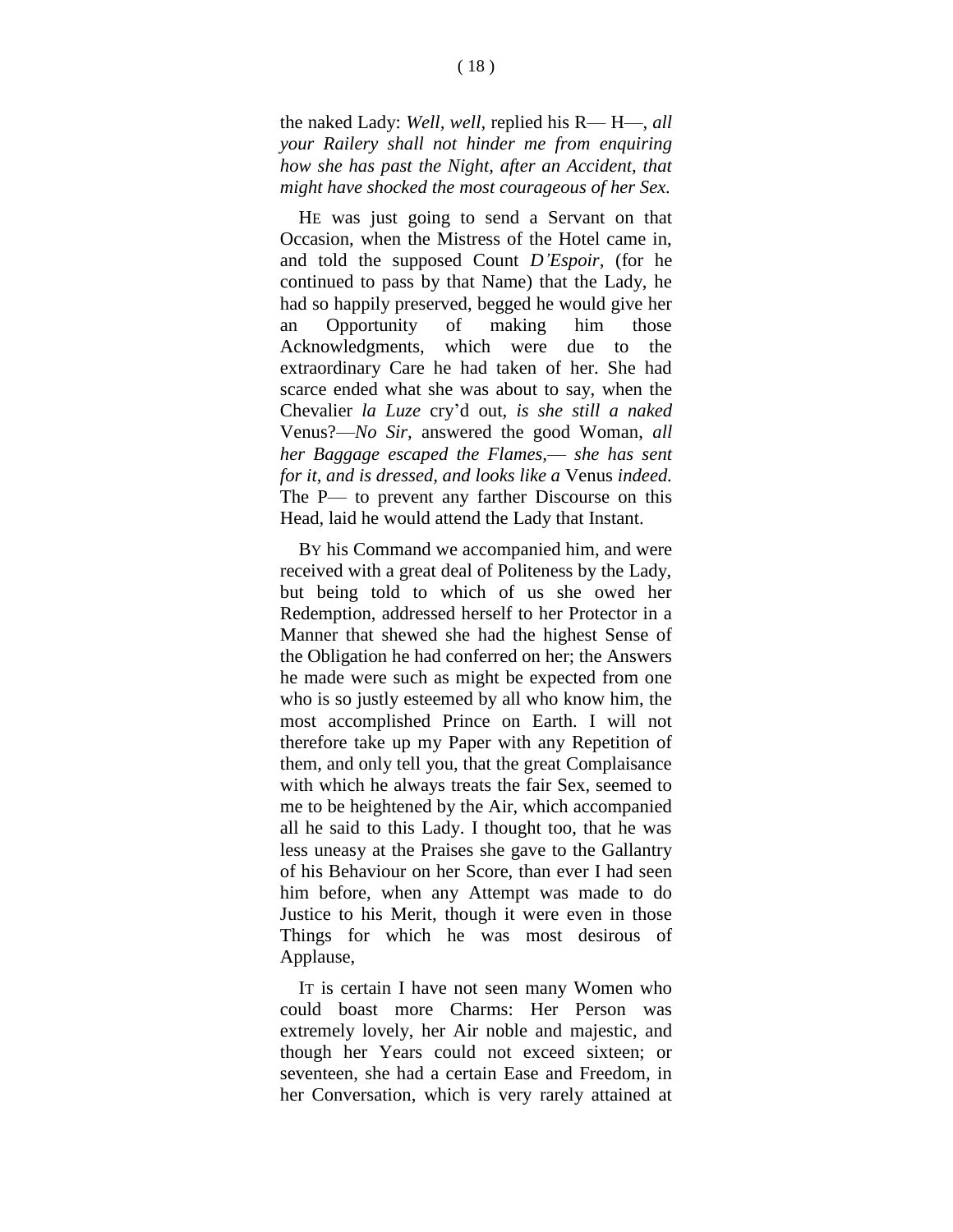that Age.—It was easy to perceive the P— felt an extraordinary Satisfaction in reflecting on the Service he had done so amiable a Lady; and that also he took some Interest in her Affairs, or he would not have asked her any Thing concerning them at a Time when his Mind was so much engrossed by those of the highest Importance relating to himself. The Lady was very communicative: She told us she was the Daughter of an eminent Merchant at *Lyons;* that her eldest Sister being married to a Banker at *Heidelburg,* she had been to pass some Months with her, and was now returning home; that she had no other Company with her than an old Woman, who had nursed her in her Infancy, and ever since attended her, *and for whose Sake,* added she, *I shall be obliged to stay some Time at* Strasbourg, *the poor Creature being bruised by a Fall she got in escaping from the Flames, that she is at present incapable of travelling.* The P— on this, expressed some Regret that the Necessity of his Affairs obliged him to prosecute his Journey the next Day, which he then told her had been delayed only by the Accident of the preceding Night. *I must be strangely insensible,* said she, not to wish the Continuance of, a Protection I have so *happily*  experienced, on which the P— desired; that to prove the Sincerity of her Words, she would permit him not to lose Sight of her the only Day in which he could hope to enjoy that Happiness.

SHE readily complying with this Request, Dinner was ordered to be served up in the next Room: the Conversation was extremely lively; I never saw his R– H– more gay and spiritous, but I perceived that as his Vivacity encreased, that of our fair Companion became less.—Her Countenance betrayed she had Emotions in her Mind, which she vainly laboured to conceal.—To beguile the Hours till Supper, Cards were called for, *Quadrille* was the Game, and the P— and she held Hands together; but she seemed so absent to what she was about, and committed so many Mistakes, that she lost his R— H— every Game. Conscious of her Incapacity of playing, she pretended to have no Relish of that Diversion: after such a Declaration, it would have been the utmost Unpoliteness to have continued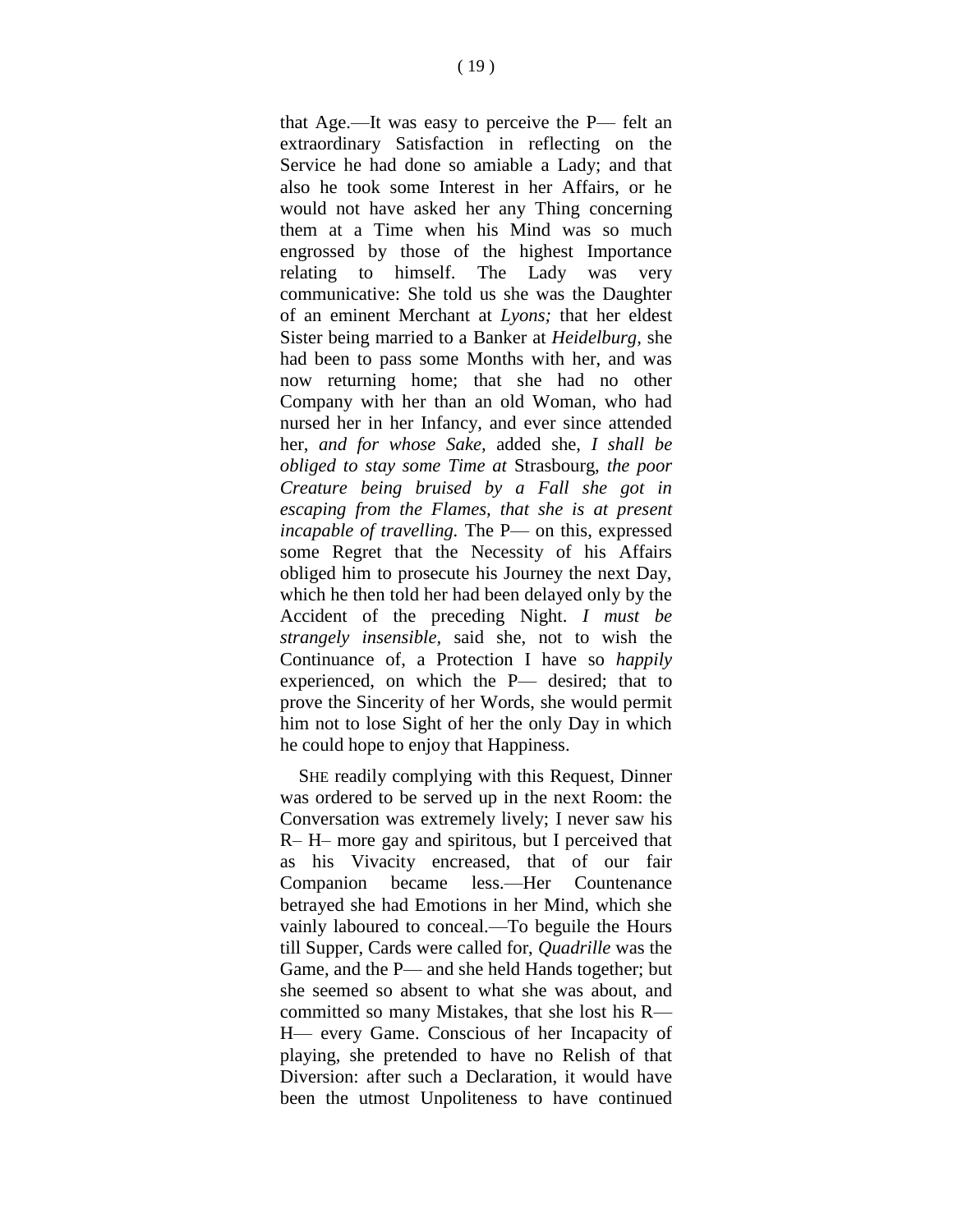it;—We left off, but her Confusion still remained, never sure did a few Hours produce so total a Change in the Deportment of any one Person!—She seemed fearful of looking towards the P—, yet had not the Power of restraining her Regards:—She answered the fine Things he said to her with a Hesitation which was far from being natural to her.—Whether he saw into the Cause of this sudden Reverse I cannot pretend to say, but we who were less interested were at no Loss to guess at it.—All the Afternoon, and during the Time of Supper, she was still the same; the P— pleasantly reproached her with having repented the Condescension she had made him, and told her he fancied she had Ideas in her Mind, which the Company she was in deprived her of the Pleasure of indulging. I do not well remember what Answer she made, but know it was of a Piece with her late Behaviour.—I perceived however that she endeavoured all she could to assume a more chearful and composed Air, but the Constraint she put upon herself in doing so, only served to discover more plainly the Secret of her Soul.—In fine, finding herself unable to conceal her Agitations, she rose, and withdrew to a Window, the Curtain of which was let down: The P— soon followed, but what he said to her I know not, but imagine it was somewhat extremely tender, for the Curtain being half pulled back by his going behind it, we saw him kiss her two or three times; it was not however half a Minute before he led her back to her Seat;—he sat next her, and now drew his Chair more close than before.—She blushed, she trembled, and gave all the Symptoms of a Passion too potent to be controlled;—the P— too by a certain Languishment in his Eyes, made me imagine he would not be displeased to have an Opportunity of a more particular Conversation, with her.—The Chevalier *la Luze* was of my Opinion, and starting up as if something of Moment had just then come into his Head, went out of the Room, beckoning me to follow.—I did so, and we took a walk in the Gallery, believing that if the P— desired our Return, he would either call, or send for us; but we had scarce Time to make any Reflections on this Head before we saw his R— H— coming towards us. *I thank you,* said he, *for reminding me, that it*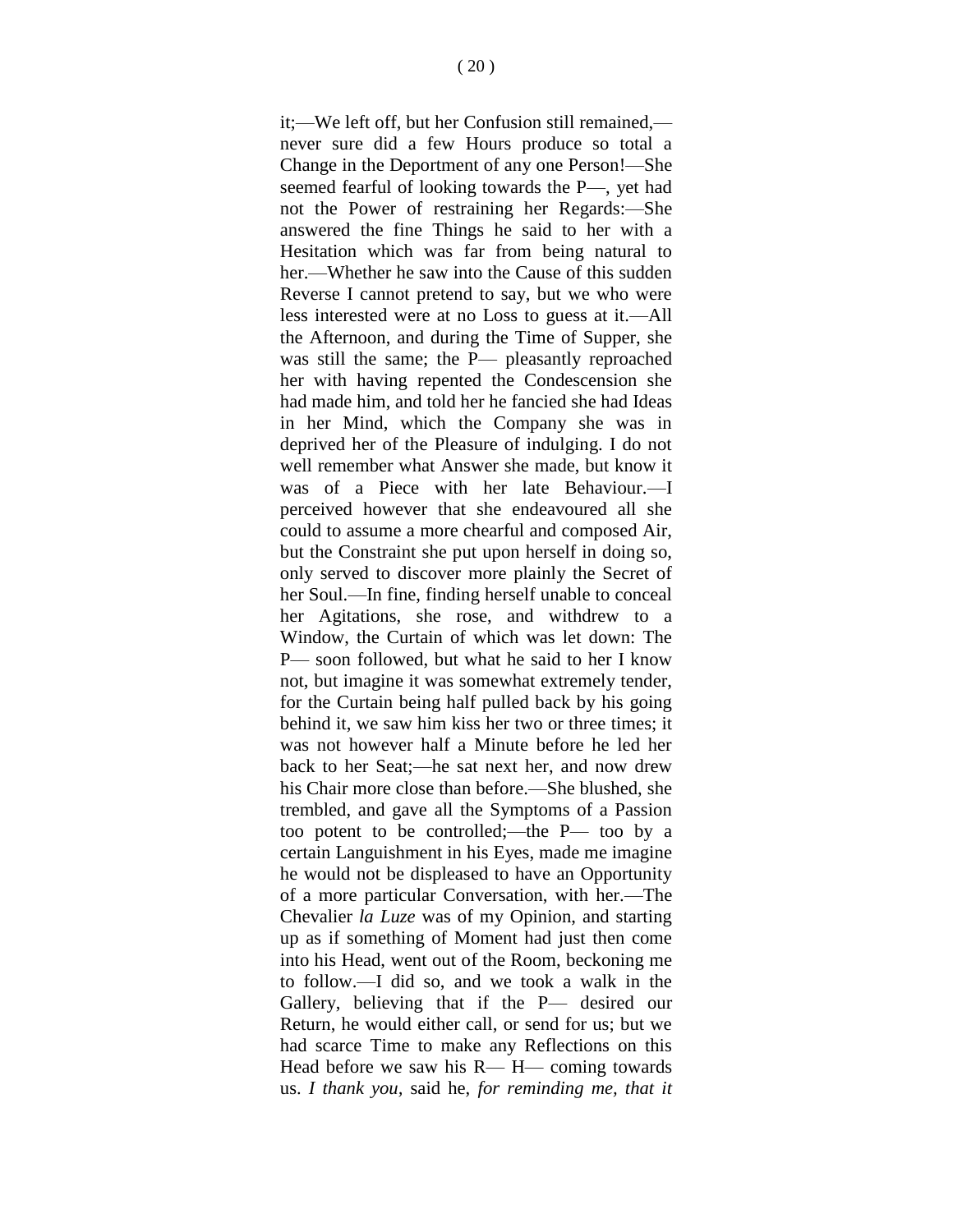*was Time to break up Company, since the more early we go to Bed, the more early we shall rise, I assure your R— H—,* reply'd the Chevalier la Luze, *I had no such Thing in my Thoughts, on the contrary, the Night is not so far elapsed, but that some Hours might have been devoted to the Service of a Lady, who, 'tis very plain would have omitted nothing on her Part to have made the Time pass agreeably. I* know nothing of that, cried the P—, *but suppose she were inclined to carry her Gratitude for the Service I did her, even to the Pitch you hint at, would it not have been ungenerous in me to have accepted the Reward?*—*You talk,* cried the Chevalier, *as there were no Allowances to be made for Love and Inclination. I am no Stoic,* answered that P—, *but I have been always taught that Pleasures, how* pardonable *soever they may be in themselves, become* highly Criminal *when indulged to the Prejudice of another.*—*The Lady 1 have just parted from is young, beautiful, and I believe innocent:*—*She may make some deserving Man extremely happy.*—*It would then have been an Action unworthy of my real Character, under a feigned Name to rob her of her Innocence;*—*to ruin, and then to abandon her for ever, for you well know it suits not with the Circumstances of my Condition to enter into any Engagements of that tender Nature she has a Right to expect from the Count* D'Espoir.—*I know not, indeed,* added he, *how far I might have been lost in the soft Infatuation, had not your leaving us rouzed in me a just Sense of what I owed to her and to myself, for which I again thank you, though you meant it otherwise.*

THE Chevalier *la Luze* listened with the utmost Astonishment all the Time the  $P$  — was speaking, and perceiving he had done, cried out, *ah! how fit is he to govern others, who knows so well how to govern himself! The most irresistible Impulse of Nature yields to your superior* Virtue.

I BELIEVE, Sir, you will own, that this was an Act of Self-denial, not very easy to be paralleled.— History, indeed, tells us of an *Alexander,* who withdrew from beholding the dangerous Beauties of the Wife and Daughters of *Darius*; and of a *Scipio,*  whose Virtue got the better of his Inclination for the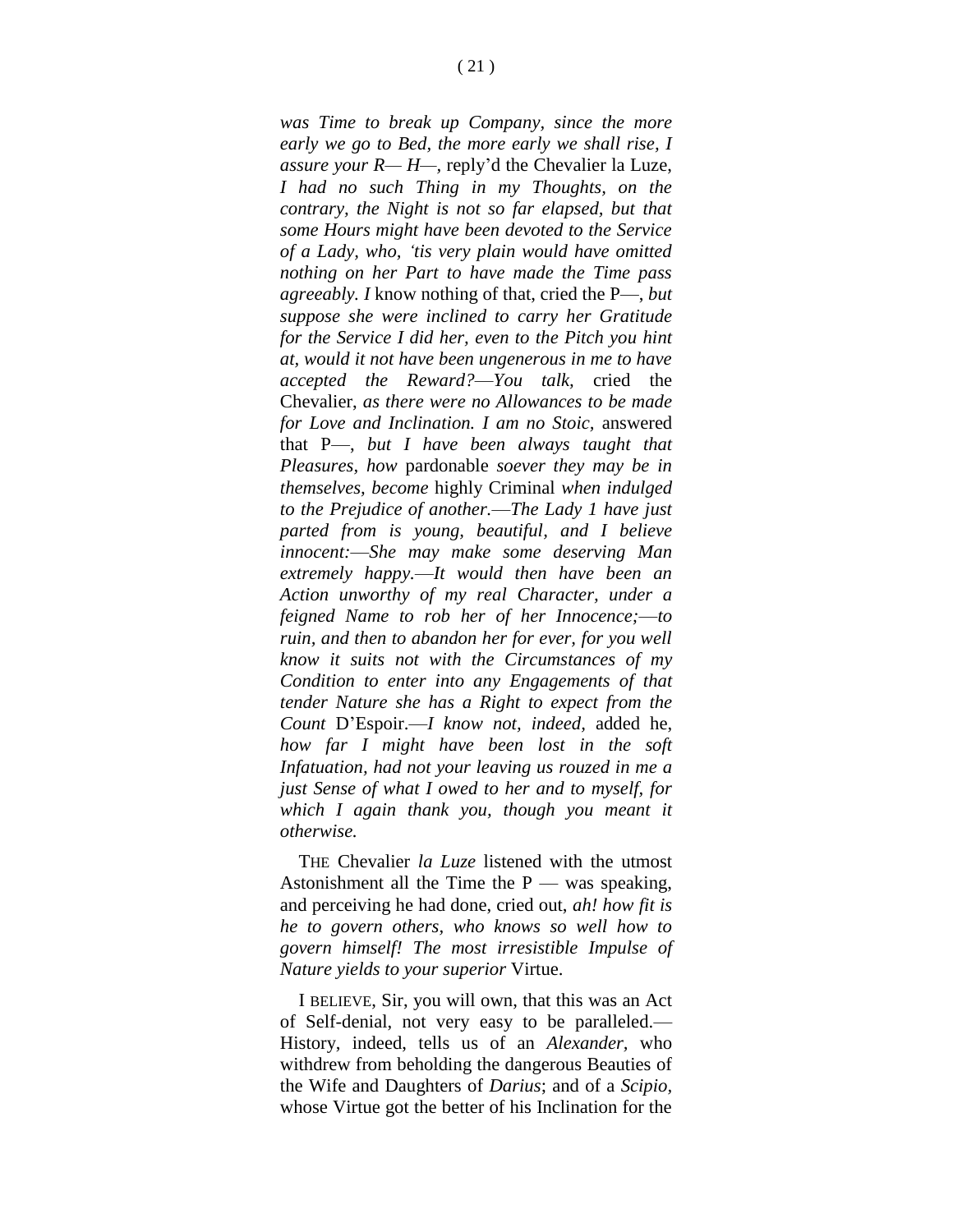*Capuan* Fair; but neither of those Heroes were tempted like my P—, they, for the Accomplishment of their Desires, must have had Recourse to that Power, which the Fortune of War had given them: *He,* to gratify his Passion, had only to accept what the fond Charmer even languished to bestow.

IF I have been a little more circumstantial than you may think was necessary in this Part of my Narrative, you must forgive me, as I was willing to give you as exact a Picture as I could of an Incident, which I can never remember without Admiration.— But I have now done, and shall proceed to Matters of a far different Nature.

Some Time after our Arrival at *Avignon,* a Person, who had the Appearance of a Gentleman, tho' somewhat reduced, came to the Palace, and sollicited the Gentlemen about the P— to intercede with his R— H— to give him some Employment, saying he was:a Native of *England,* was born in *Lancashire*, where he had an Estate, his Name *Blarthwaite,* and that he had joined the Army at *Carlisle.*—He was told by as. many as he addressed on this Score, that what he sought was a Thing absolutely impossible to be granted, every Post in the little Court the P— kept at that Place being already filled up with Persons, who neither could, nor ought to be displaced; yet, notwithstanding this, he watched an Opportunity of speaking to the P himself, who remembering nothing of his Name, or Face, asked whether he had bore any Commission, or was a private Man, and to what Corps he had belonged? To which he answered, that being unwilling to be with the *Scots,* he had served only as a Volunteer, that on their coming to *Manchester,* he intended to have applied for a Lieutenancy, but was taken Prisoner by some of the Country People, who threw him into Prison, where after having lain upwards of two Years, he found an Opportunity of making his Escape.—He added many bitter Complaints of the Hardships he sustained, and said he had no Resource but the Compassion of his R— H—. The P— I believe did not give much Credit to this Story, especially that Particular of his being taken Prisoner in *Lancashire,* he never having heard of such an Accident happening to any of his People in that Part of the Country; but however that might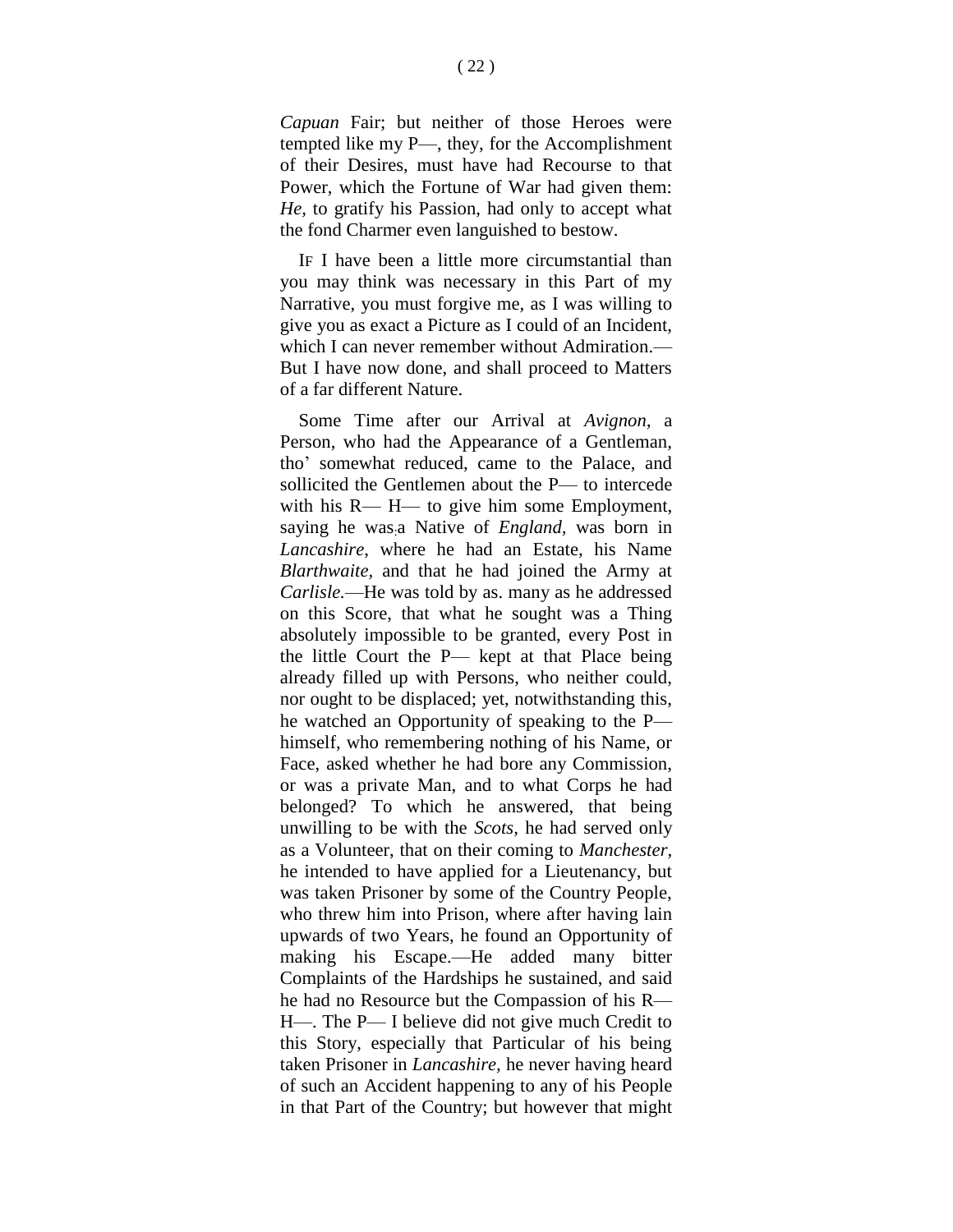be, the Distress of the Man was a sufficient Claim to his Generosity;. he gave him ten Pistoles, bid him come and eat at the Palace while he remained at *Avignon,* but wished him to seek out some Means of Support, as it was not in his Power to provide for him in his Household.

SIR *James H—n,* who, from the beginning fancied he saw something in the Looks of this Fellow, which contradicted his Pretences, remonstrated to the P—, that as there was the highest Reason to believe him an Impostor, there was also reason to believe he might be a Spy, and that therefore it was unfit he should be suffered to come about the Palace. *Such a Thing may be,*  replied the P—, *but we are not certain of it,*—*we know only that he is in Want, and I had rather relieve an hundred Enemies, than deny to any one Friend Whatever Assistance is in my Power to grant.*

AFTER this, no more that I heard of was said on the Occasion, and the Man dined regularly every Day at one or other of the Tables of the P—'s Domestics, till all at once he left off coming without taking Leave of any one.

YOU may, perhaps, think it strange that I have run back to *Avignon* to fetch thence a Circumstance of this Kind, but will soon change your Opinion when you shall know how far the Conjectures of Sir *James H——n* were verified, and the dreadful Consequence with which it had like to have been attended, had not the all-directing Hand of Providence interposed.

THE Morning we left *Strasburg,* happening to be walking in the Court-yard of the Hotel, I was suprized with the Sight of this very Fellow, whom since his Disappearance at *Avignon* I had never thought on; he seemed earnest in Discourse with one of the Grooms belonging to the Stables, but having a Glimpse of me, turned hastily away, and was presently out of the Reach of my Eyes, though I made towards him as fast as I could.

I ASKED the Fellow if he had any Knowledge of the Person, that had just left him, on which he answering in the Negative, I further, questioned him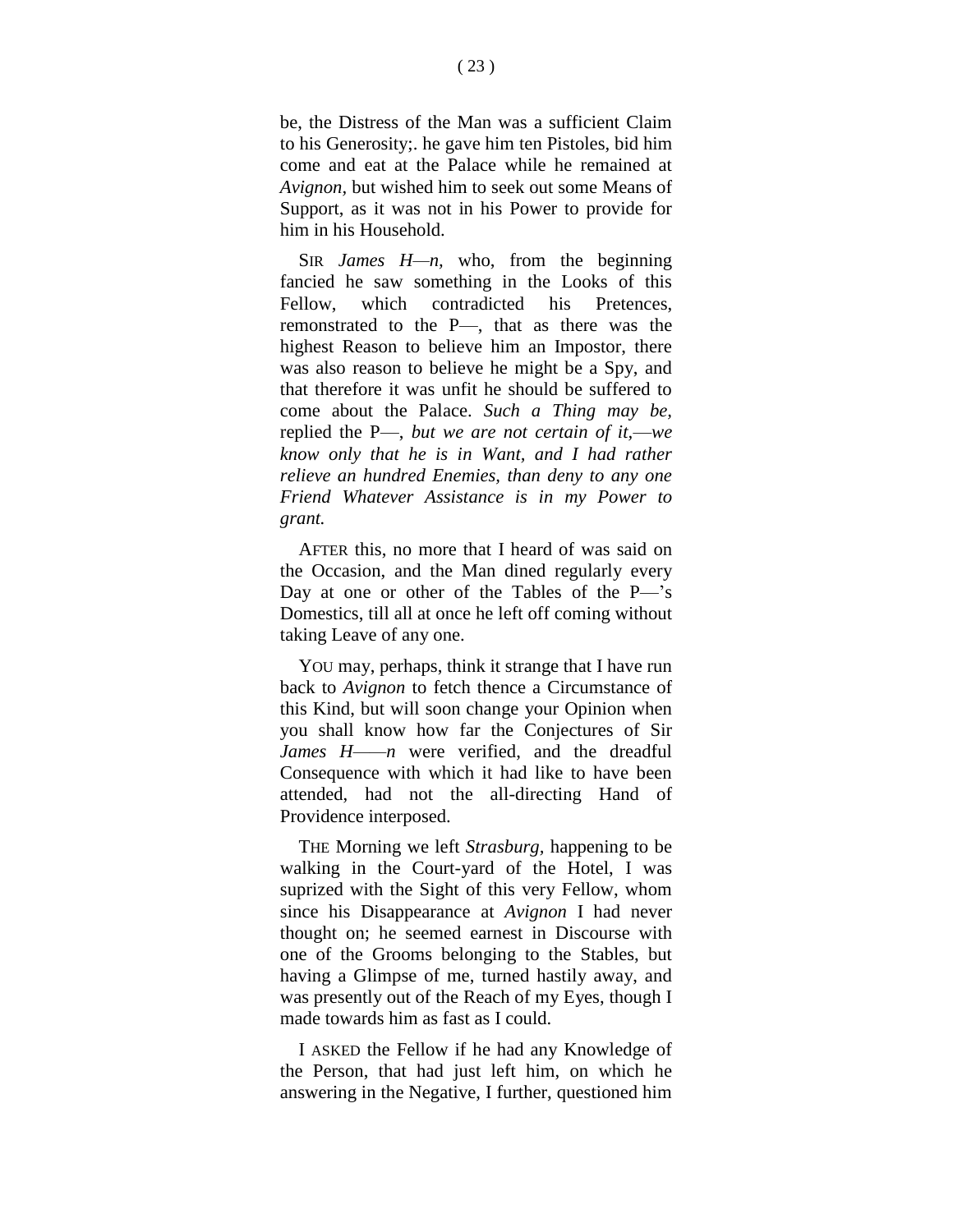concerning what Discourse they had together, he told me it was about a Horse he wanted to hire, *but I believe, added he<sup>t</sup> the Man is mad, for before I could give him any Answer, he ran, away as if he were frighted.*

I TOUGHT there was something very odd in this, and that it was my Duty to acquaint the P— with it, but he seemed not to look upon it as a Matter of any Moment, only said he was sorry the Man had seen me, because it might be a means of discovering he was there himself.

WE crossed the *Rhine* that same Day, lay at a small Village in the Palatinate, and arrived at *Dourlach* the next Night; but I shall not enter into a Detail of our several Stages, nothing material happening till after we had passed the City *of Wirtzburg, when* we were met by five Men masked, well mounted and armed, who, without speaking a Word, all at once discharged their Pistols into the P—'s Chaise, and certainly not all his miraculous Escapes in *Scotland* ever equalled this: One of the Bullets lodged in the back Part of the Chaise just above his Head, another went through his Hat, and a third grazed upon his Breast, without any other Mischief than taking off one of the Buttons of his Coat; the others were so ill directed, that they were lost in the Air; the Horses took Fright at the firing, and were running away with the Chaise; but his R—

H— with a Presence of Mind, which few Men would have had on the like Occasion, immediately jumped out, and at the same Time plucking a Pair of Pistols out of his Pocket, as he never went without, discharged them at the Assassins with so much Success, that one of them fell dead that Instant, and another was wounded,—then drawing his Sword, he sprung forward and seized the Horse of a third by the Bridle, and with a Strength and Agility scarce to be credited, dismounted the Rider, and threw him on the Earth. In this Action he was in Danger of being cleft down by the Sword of another, but the Chevalier *la Luze,* who, as well as myself, had followed the P—'s Example, and fought on Foot, had the good Fortune to wound that audacious Wretch in the Arm, lifted against a Life so dear to Heaven, I also at the same Instant reached the Heart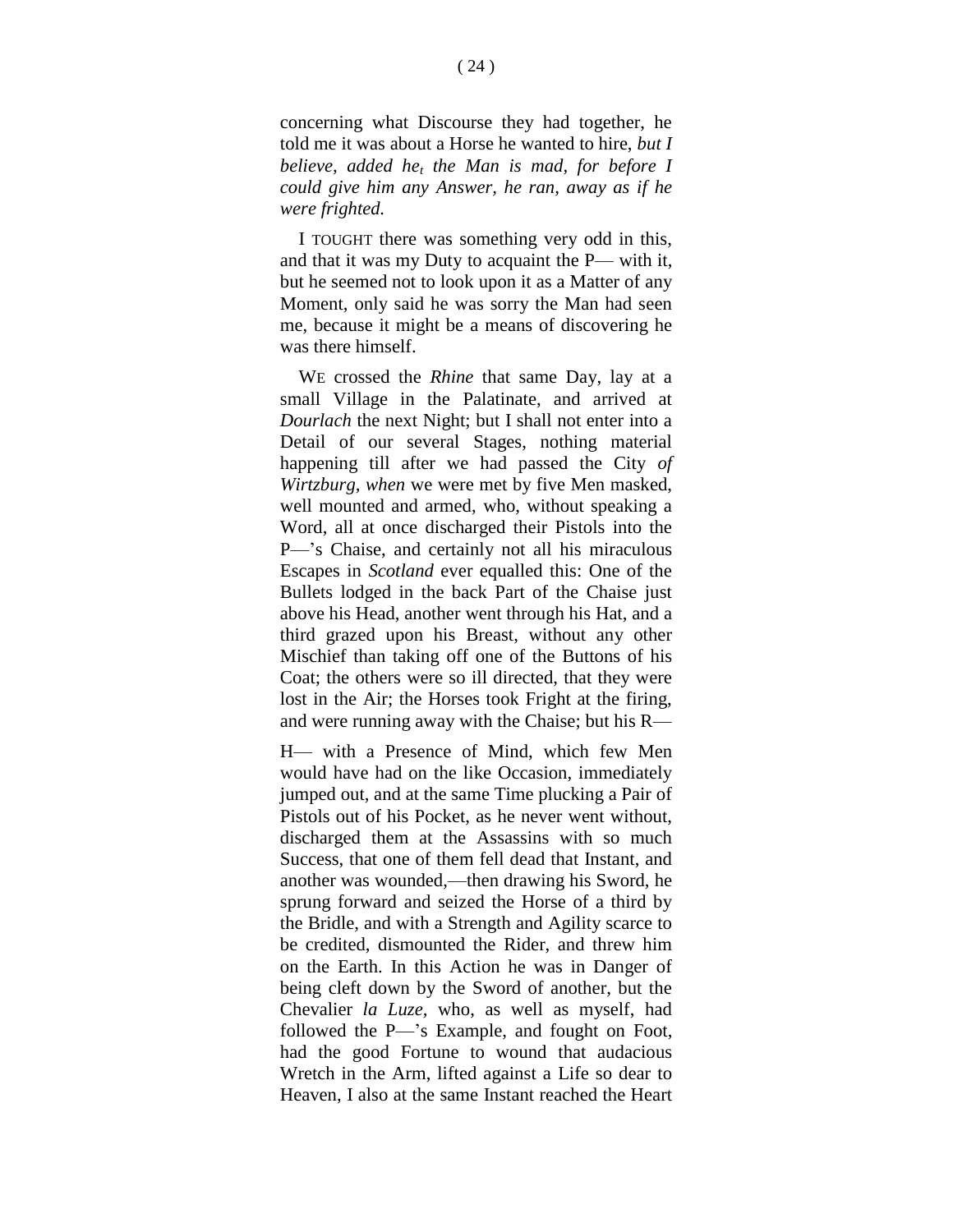of him the P— had thrown as he was attempting to rise; as for our Servants, they afforded no other Assistance than to run in among the Enemy, and keep them from maintaining any regular Fight.— What the Issue would have been Heaven only knows, if a sudden Interruption had not happened, the Appearance of a Gentleman, attended by two Servants, who came galloping up with drawn Swords, on Sight of whom the Villains thought it best to betake themselves to Flight, those of them, I mean, who had the Power of doing so, for two of them were fallen;—on plucking off their Vizards, we discovered, that one was not quite dead, and that he who was so was no other than that Monster, who had been relieved by the P—'s Bounty at *Avignon*, and whom I had since seen at *Strasburg.*—His R— H— demanded of him, who had Breath, what Motive had induced him, and his Company to seek the Lives of Travellers, who could no Way have provoked their Malice? To which the Fellow in broken Accents replied, that he with two others had been only hired as Assistants in this Enterprize; that the Persons chiefly concerned were one of those that fled, and that Man who lay dead. *They told us,*  continued he, *that we were to kill a Gentleman, who had done them an Injury, described You, and ordered us to aim only at You.—*The Wretch closed this Confession with entreating Heaven's Forgiveness, and immediately expired.

THE P— stood looking on the dead Bodies in a profound Reverie, till the Stranger rouzed him from it, by congratulating his happy Deliverance. Though his R— H— had nothing in his Habit to distinguish him from us, whom, in order to avoid giving any Suspicion, he always treated as his Equals during this Journey, yet it was remarkable, that in the whole Course of it, every one addressed him as the Principal, which shews, that native Dignity stands in no Need of exterior Ornaments to command Respect. The Gentleman, to whose seasonable Interruption we were so much indebted, said little less on this Occasion, excepting the Title, than he would have done had he known the P— for what he is.

THIS Gentleman, who was perfectly polite himself, was so charmed with the P—'s Person and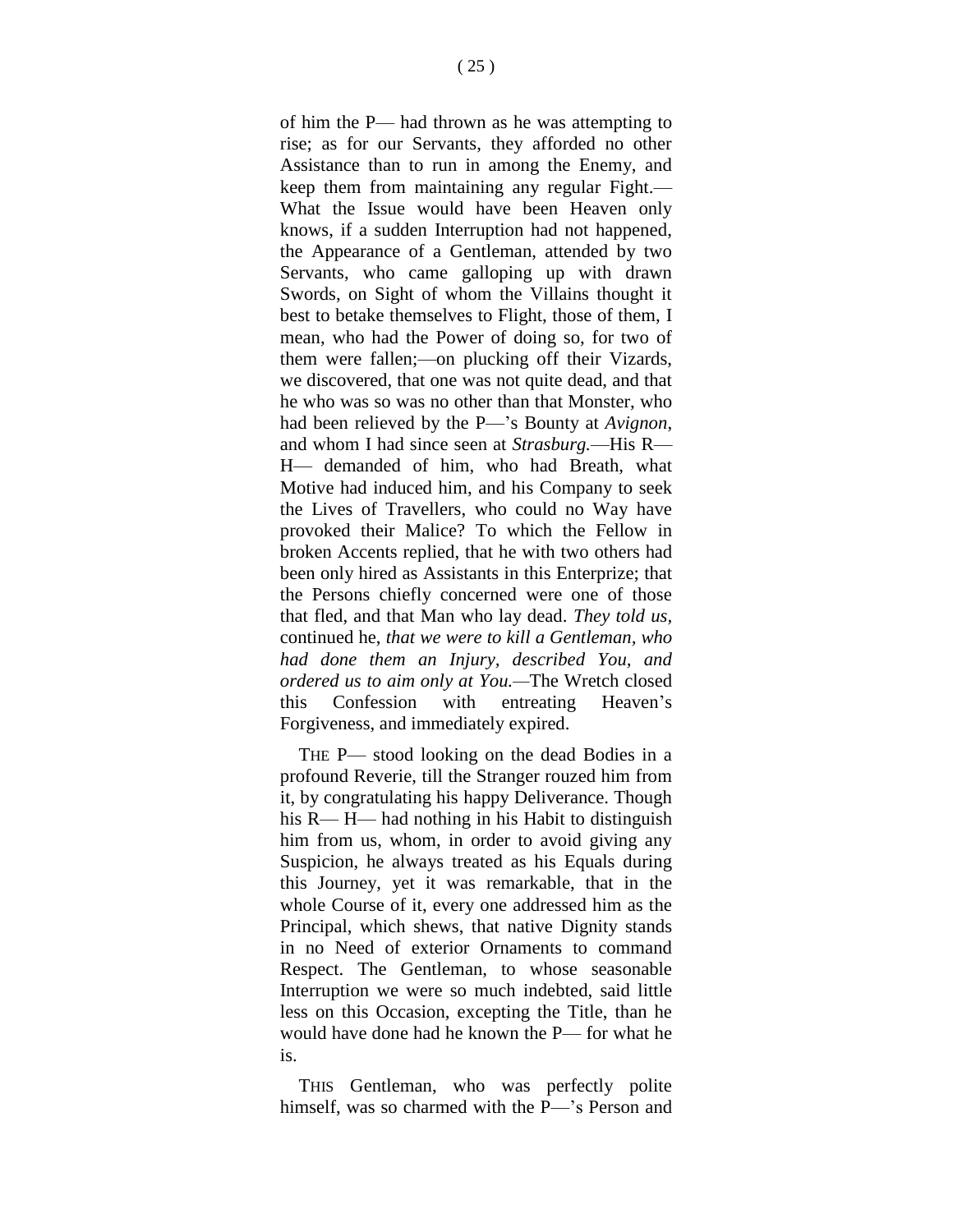Behaviour, that he would needs go with us, though somewhat out of his Way, to the next Village, where we were obliged to put up, in Order to have those slight Hurts examined, which the Chevalier *la Luze,* and myself had received in the late Skirmish.

MINE was, indeed, so small a Scratch that it was scarce worth troubling the Surgeon for a Plaister, but that of *la Luze* was pretty deep; the P—, though the most exposed, and the only Person aimed at, had not the least Mark of Violence about him, which occasioned the Stranger to use some Expressions in regard to the peculiar Care Heaven took of him, which, as he was far from guessing who the Person was to whom he spoke, seemed the Effects of a divine Inspiration.

AS it is natural for Travellers, who fall into Conversation on the Road, to ask how far, and to what Place they are going, the Stranger put that Question to the P—, who made no Scruple of telling him we intended for *Leipsic,* but maintained the same Character and Name he had assumed at leaving *Avignon,* that of Count *D'Espoir,* a *French*  Officer.

THE other, in his Turn, informed us that he was a Major in the Army of the Empress Queen; that he, as well as the supposed Count *D'Espoir* pretended, had taken the Opportunity, given him by the Peace, to visit some Friends he had in different Parts of *Germany,* and was now going to *Hanover,* where he had an Uncle in the *Romish* College<sup>2</sup> founded by his late *Britannic* Majesty. Here he took the Opportunity to toast the Memory of that Monarch in a Bumper, which the P— made no Scruple to pledge without the least Emotion; nor was it any Matter of Surprize to me to see him do so, because I had always observed, that far from having any

l

 $2^2$  The Editor, who is no Traveller, thought it so strange that a *Protestant* Prince should build a College for *Romish* Priests in his own Dominions, that he would not suffer this Part of the Paragraph to be inserted till he had informed himself more fully of the Truth of it, and been assured by the Testimony of several Persons who have been at *Hanover,* that his late Majesty, soon after his Accession to the Throne of *Great Britain,* had in Reality erected a *fine* College for *Romish*  Priests,which he has endowed with large Privileges.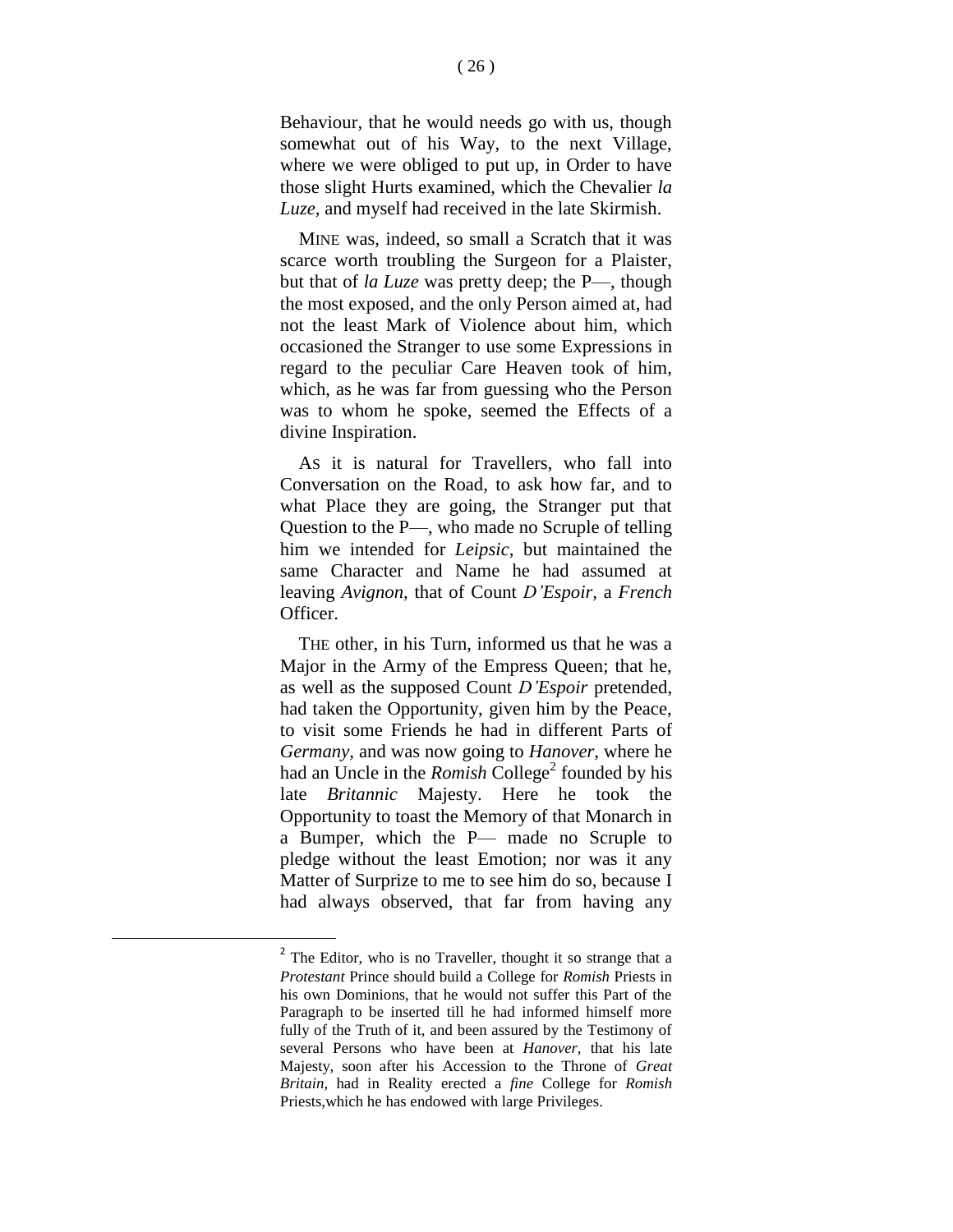Malignity to that Family, which at present wears the *British* Crown, he had testified the highest Disapprobation of any Discourse or Writings, which had a Tendency that Way. But the Chevalier *la Luze,* who was less acquainted with the Excellence of his Nature, could not forbear afterwards making the greatest Encomiums on it.

WE all lay in the same Inn that Night, and early in the Morning set out, the Major for *Hanover,* and we for *Leipsic,* where being arrived, the pretended Chevalier *la Luze* threw off that Name, and appeared in his own Character, but the P— was still known only by; that of Count *D'Espoir.*

HITHERTO, Sir, I have been pretty punctual in my Journal, as to the different Stages of this Part of our Progress, which, as you will find, were sometimes irregular, and out of the Road, which ordinary Travellers would take; I must acquaint you, that this was done to avoid passing through some Towns where the Chevalier *la Luze* would have been known, it appearing there was no less Reason for his being concealed than that the P— himself should be so.

AND now, my dear Friend, I must have done for a Time with any further Particulars of the Tour we made, and content myself with relating such Passages, during the Course of it, as I think worthy your Attention, while I draw a Veil over the Places in which they happened, and the Persons concerned in them.

AND first, I must inform you that we lost agreeable Society of the Chevalier *la Luze,* who, having executed his Commission in conducting the P— to a .certain Court, on his R— H—'s quitting it, which was after a Stay of ten Days, was obliged to take his Leave, but not without testifying the highest Sense of the Honour and Happiness he had enjoyed in the Conversation of a P—, more dignified by his uncommon Virtues than by his illustrious Birth.

DURING our short Sojourn here, the P— was lodged at the House of this Nobleman, and passed on the Family as a Person of Condition, who travelled for his Amusement.—The Interviews he had with those he came to treat with were extremely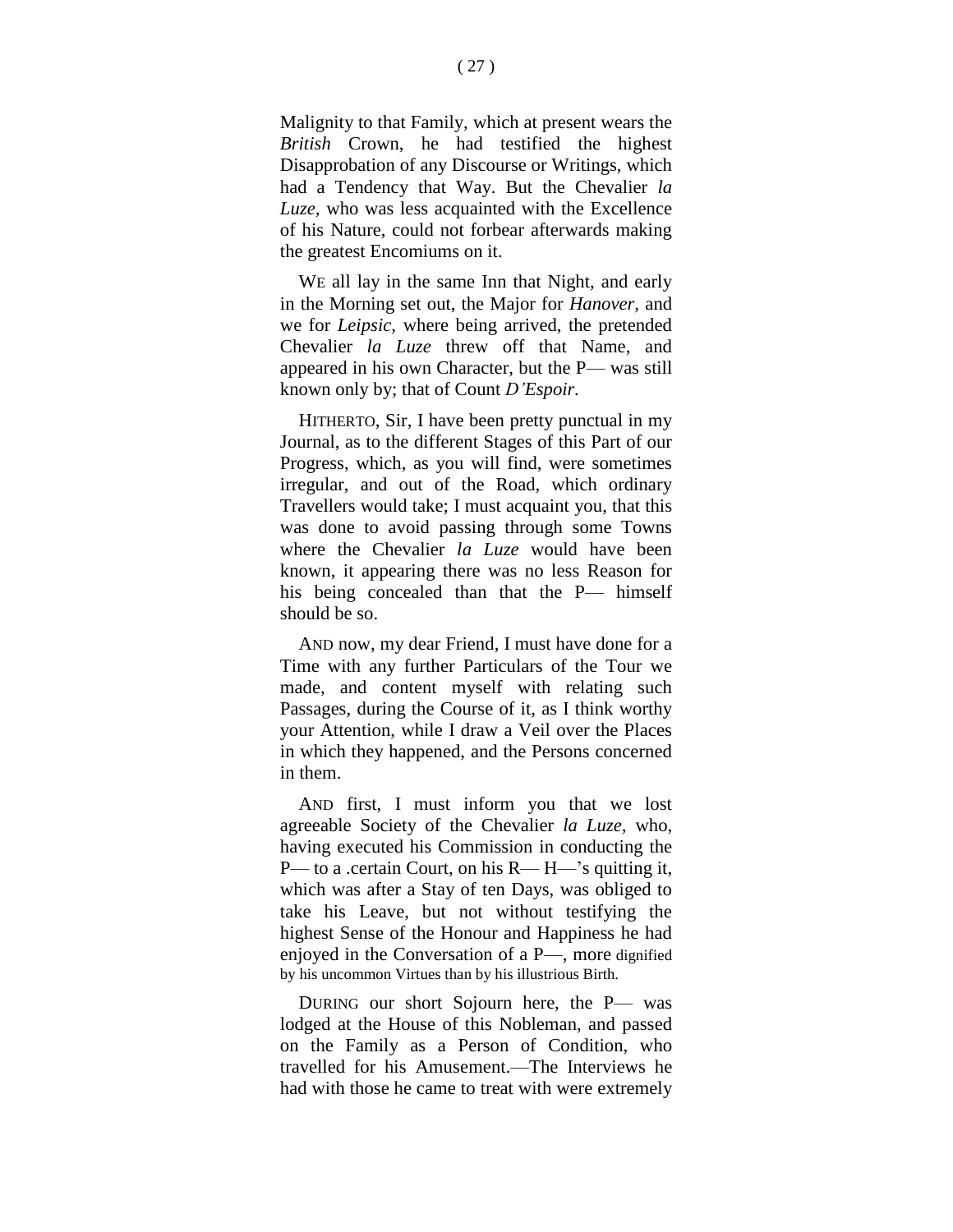private, and I have all imaginable Reason to believe no less satisfactory to each; and the Business then negotiating being compleated, or in such a Way as was tantamount to a Completion, the P—, attended only by myself and two Servants, set out on a second Journey, much longer than the first. After passing through the Territories of several Powers, some Friends, some Enemies, his R— H—, without shewing himself to the one, or being discovered by the other, at last embarked in a small trading Vessel bound for a Port, where he knew himself impatiently expected, haveing, some Time before, dispatched a Messenger to notify his coming, and had been prevented from making that Expedition he intended by some cross Accidents in his Way, such as the Difficulty of procuring Passes in, some Towns, and waiting for the Exchange of Bills in others, which lost us, in the whole of the Route, several Days.

BUT the Protractions we suffered by Land, were nothing, compared with those we were obliged to submit to by Sea.—An unclouded Sky, and favourable Gale flattered our Hopes on setting out, but, like the deceitful World, which often puts the fairest Colours on the most foul Intents, soon was the smiling Prospect changed into one all dark and gloomy.—We were not, according to the Sailors Computation, above four Leagues from Shore, before the Weather began to grow haizy, and by Degrees thickened into so intense a Fog, that we could make little or no Sail, and what we did had like to have been fatal to us, for the Compass being of no Use, the Ship lost her Course, and struck upon the Sands: The Captain cryed out, in the utmost Consternation, that we were lost, if we did not Immediately get off, for he now found where we had drove; and that there were so many Eddies, and Whirlpools, that it was impossible to escape.—The P—, who was upon Deck, never wanting Presence of Mind, especially in Time of Danger, called to them to shift the Ballast, and seeing they made less Haste than he thought the Exigence required, ran down, and began the Work, and animated by his Example, they all laboured so strenuously, that the sinking Side of the Vessel presently righted by the whole Weight being thrown on the other.—As you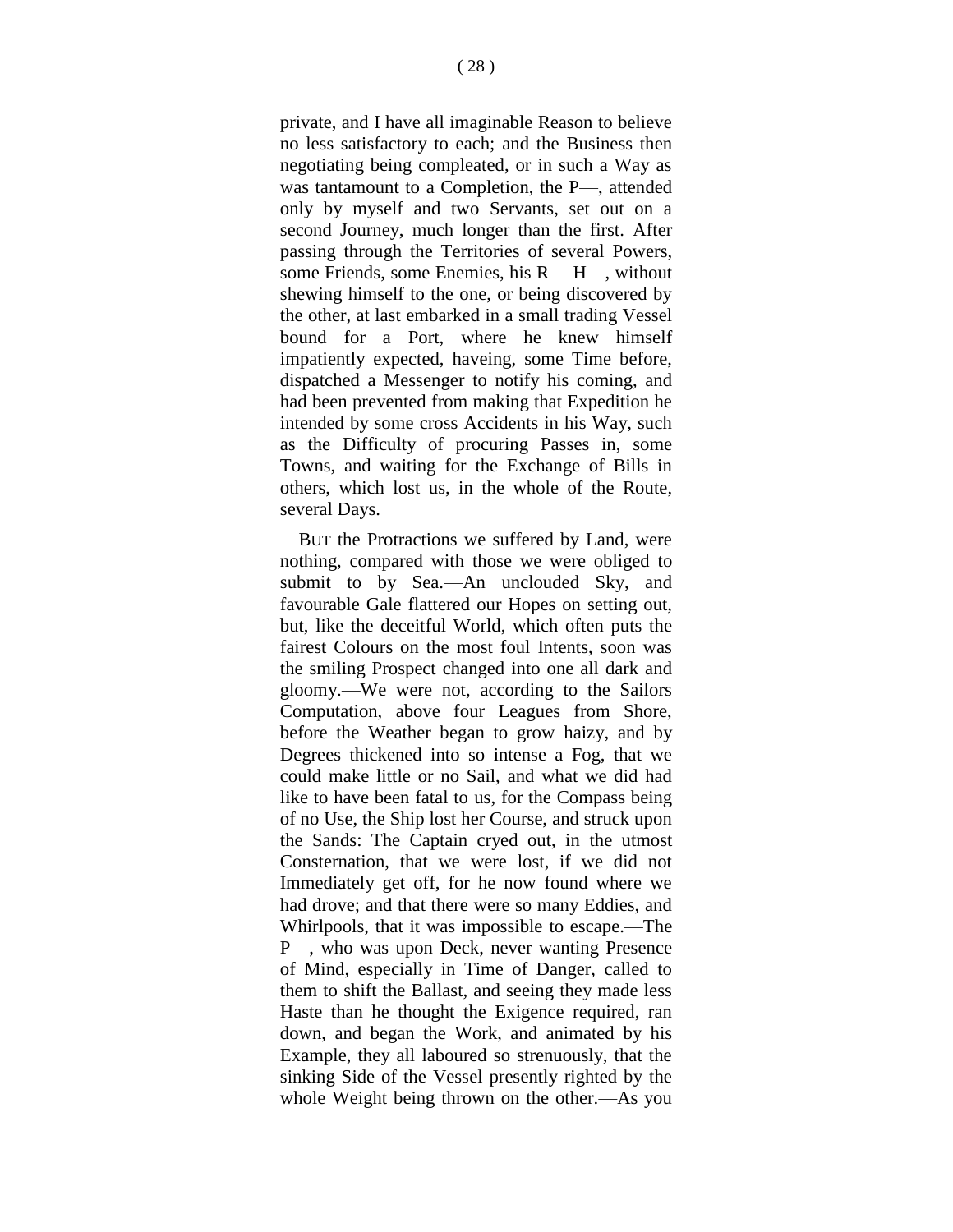have seen one Scale in a Balance fly up, on any Thing ponderous being thrown into the other.—And thus were we delivered from the most eminent Danger, the Captain assured us he had ever been in, though forty Years a Sailor.

THE Fog dissipated, the Wind rose, but happened not to be in that Point of the Compass we wished.— We had, however, Time to replace our Ballast before it blew hard, which it soon after did, in so much, that we were obliged to humour it and steer directly contrary to our intended Course, in order to have Sea-room, and get far enough from those dreadful Sands we had so lately escaped; but the Storm encreasing gave us Reason to apprehend we had been only reprieved, and were not yet secure from the many Perils of that uncertain Element.

I WILL not trouble you with any Description of the Danger we were in, which, indeed, was such as I cannot make you sensible without acquainting you in what Seas they overtook us, it shall therefore suffice to say, that the Vessel being utterly disabled from combating any longer with the Fury of the Winds, we were obliged to endeavour (as the Sailors, phrase it) to make Land at any Rate, which at last we did, to the great Satisfaction of every one except the P—, who, having been the least alarmed at the Danger, shewed himself, the least elated with the Deliverance.

IT is cerrtain, his R— H— had more Reason than any one, except myself, apprehended, to damp the Joy he might otherwise; have felt, seeing himself in Safety; for besides the Disappointment of his Voyage, I must inform you, that the Country we were thrown upon belonged to those whom he had good Cause to know were not well affected to him, and that if he should by any Accident be discovered, the Consequence could not but have proved the greatest of Misfortunes; he was therefore obliged to put a Constraint on himself, which, considering his natural Disposition, was the most mortifying that could be, that of keeping always in his Chamber, and never stirring out either for the Benefit of the Air, or the Satisfaction of his Curiosity—Several of the Gentry in those Parts hearing, I suppose, from some of the Ship's Crew, that a *French* Count had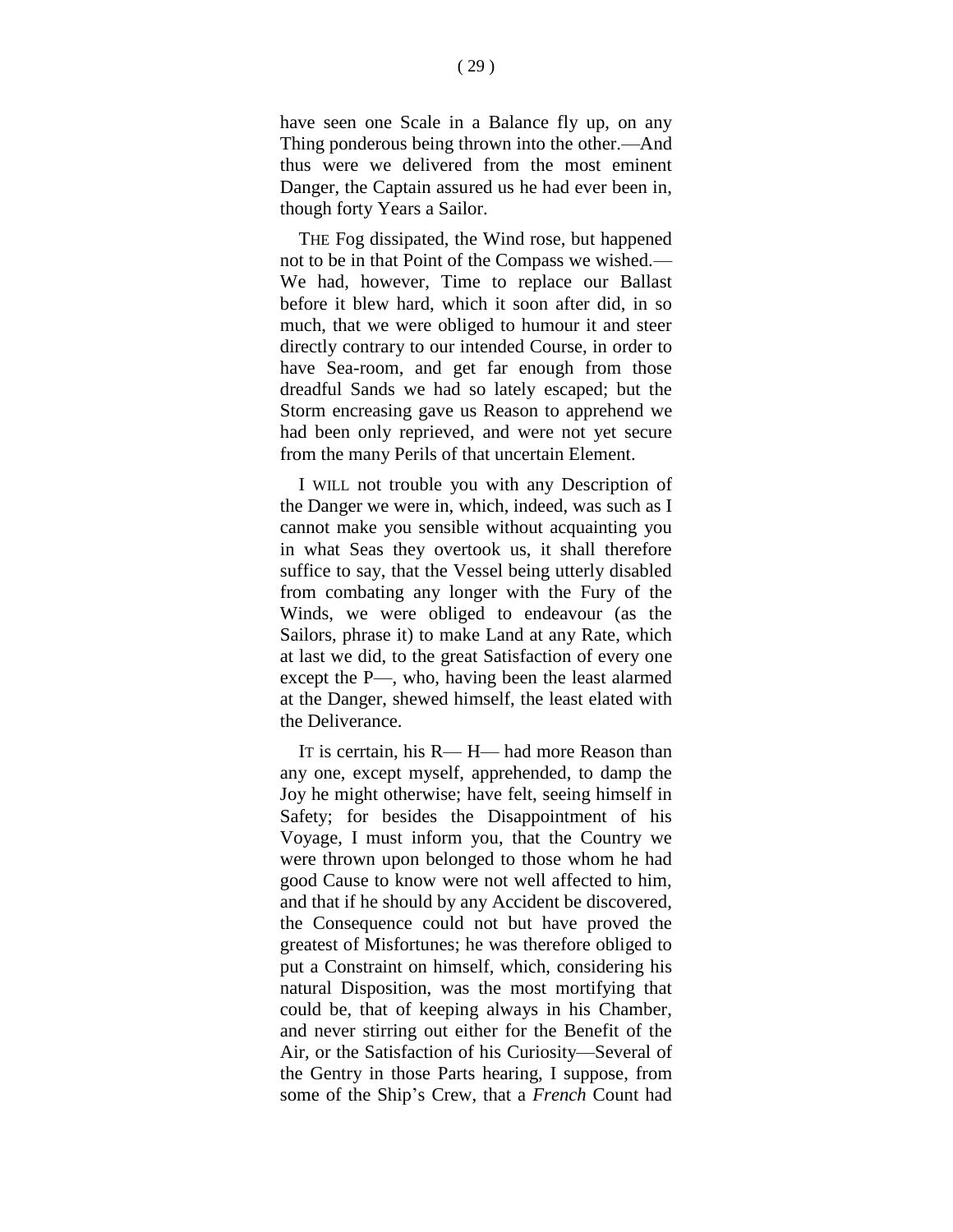put in there by Stress of Weather, came to pay their Compliments to him on that Occasion; and this unwelcome Politeness gave us a good deal of Trouble; the P— had no other Way to avoid seeing them than to feign himself indisposed, which was a very severe Mortification, especially as it was necessary to carry on the Deception even to his own Servants, who might otherwise, not only have thought there was some Mystery in his hiding himself in this Manner, but also, as he could not depend on their Taciturnity in this Point, which, if divulged, might have occasioned Speculation in wiser Heads.

I WAS every Day in the Port enquiring of the Workmen, who were refitting the Ship, concerning the Time in which they imagined she would be ready to put to Sea, and found, that though they laboured almost Night and Day, it would take up a Month, or five Weeks, to render her in a Condition for sailing.

I CANNOT say but his R— H— expressed somewhat more Impatience on this Account than I had ever heard him on any other, yet was it no more than what the Necessity of his Affairs might well excuse.—He commanded me to seek out if there was no Vessel ready to sail, bound for the Port he wished; I did so, but there was not any, nor like to be in a much longer Time than our Captain assured us his own would be refitted.

IT is one of the distinguished Characteristics of his R— H—, that he is indefatigable in his Endeavours for the Removal of every Impediment to his Designs, and on finding those Endeavours fruitless, to content himself with having done all that human Prudence could suggest, and wait with Patience for a more favourable Juncture.—In this Event, which was cross enough, as it threatened the Ruin of an Affair, which I will venture to inform you was of the most Importance he had ever been engaged in, since his glorious, though unfortunate Expedition into *Scotland,* he exerted the Philosopher, and, after the first Day, uttered not the least Murmur against Fortune, but amused himself either with drawing out with his Pencil little Sketches of the Prospects presented him from the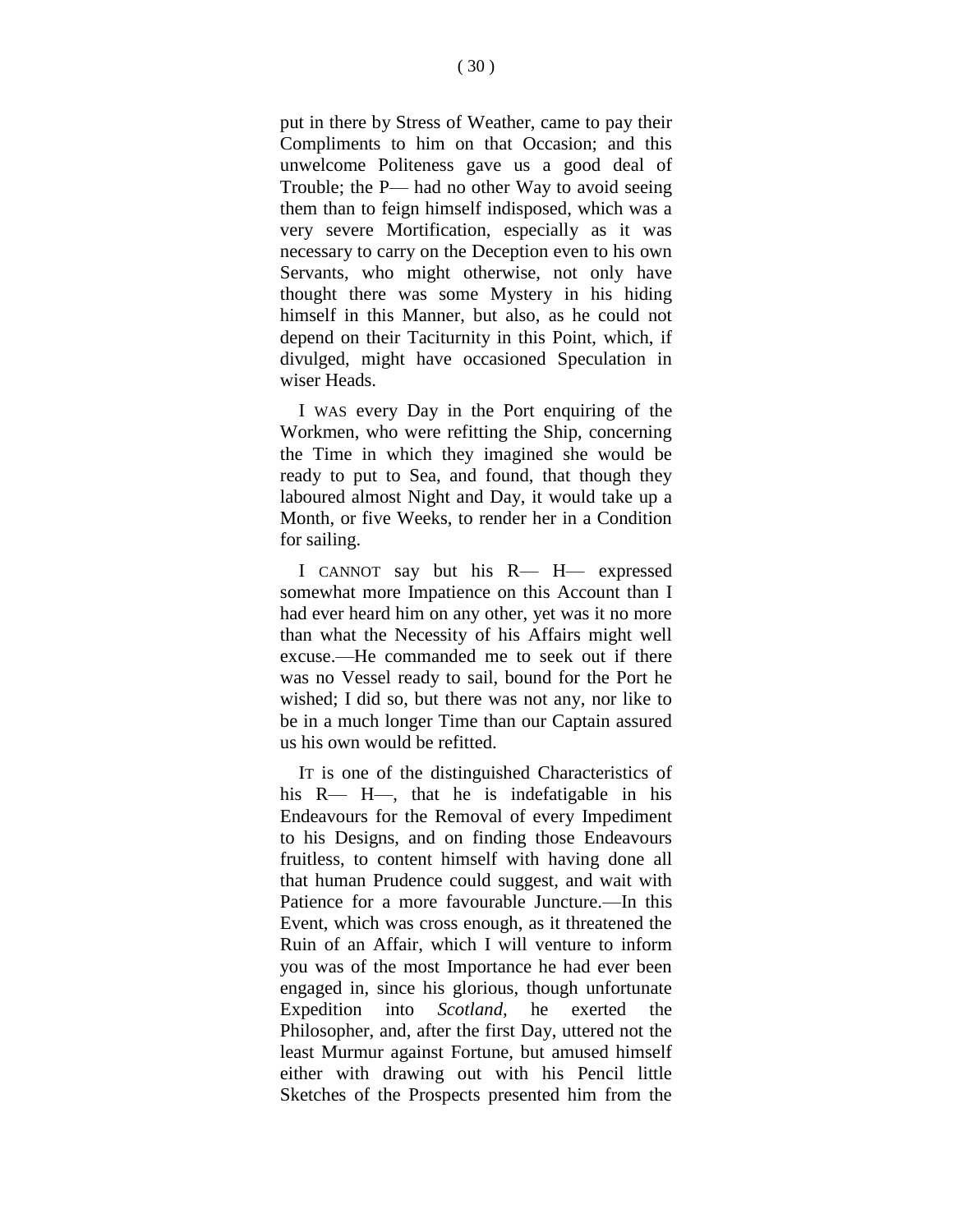Windows, or with reading some Books which I procured him for in the Town.

Among others I brought for his Perusal, was a Treatise, in *French,* called *l'Ecole des Roys.* The P— had no sooner cast his Eyes on the Title, than he cryed out, *Ah!* G—g *that must be Adversity*; *and happy would it be for the World if all its Rulers had been brought up in that School, they then would know how to commiserate the Misfortunes themselves have experienced, and be convinced, that the Dignity they enjoy is not given them for their own Sakes, but that of others.*

I could not here forbear saying something on this Head, which occasioned his R—H— to reply in the following Terms, *I would not,* said he, *presume too far on the Strength of my own Resolution, but I think it is not in my Nature either to do, or permit to be done, any Thing oppressive, or unjust, even to the meanest Subject, and as Power must be sometimes delegated, I would frequently make a Tour through the Provinces I should govern, by which Means I should have the Opportunity of bearing, in Person, what Grievances were complained of, and the inexpressible Pleasure of redressing them:—I hope I should remember I was the King of the* Peasant, *as well as of the* Peer*; and that the one had an equal Right with the other to be protected by me.*

I MUST write you a Volume instead of a Letter, if I pretended to repeat half the fine Observations his R— H— made on every Thing, he read. You have been sufficiently informed by much better Judges than myself of the Greatness of his Capacity, and want not to be told of his Merits, but the Fortune which is likely to attend them—Shall therefore proceed to give you such Satisfaction as I am able, or that is permitted me to reveal.

INSTEAD of five Weeks, as the Captain, at first flattered himself, and us, it was seven abating two Days before we put to Sea.—Our Voyage, however, was now as prosperous as before it had been the reverse; the Reverse, I say, as we at that Time thought, though in Effect every Delay in the Prosecution of it was a Mark of the peculiar Care Heaven seems to take for the P—'s Preservation.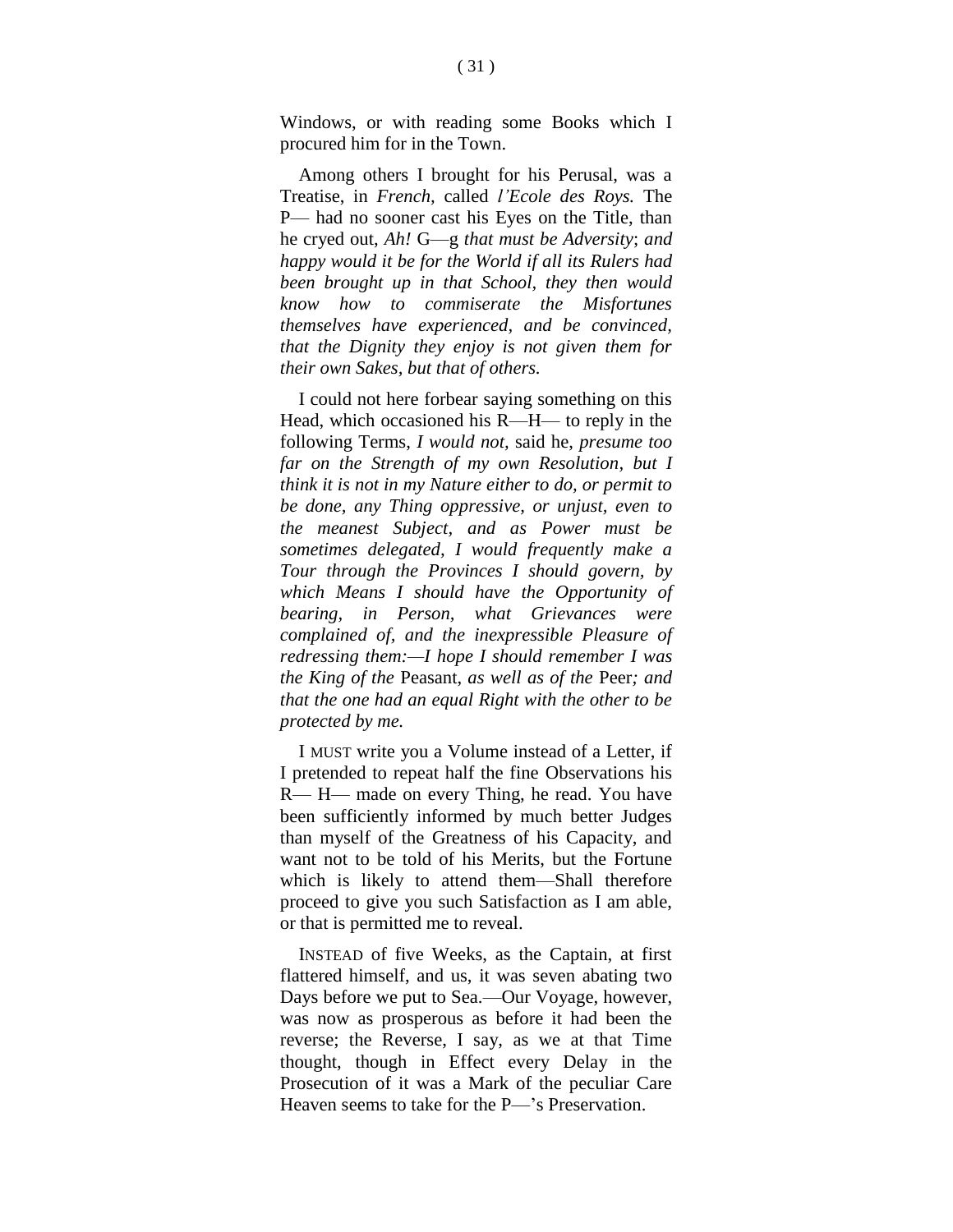We had no sooner landed, and got into a House, whence after taking some Refreshment, his R— H— proposed to go up into the Town, than we were told a Gentleman desired to speak with the two Strangers, that had just entred: This a little surprized the P—, and on the Person's being admitted, he was not less so, tho' far from being troubled at seeing Mr. *Macdonald* of *Lochgary,* whom he thought had been one of the Number of those that fell at *Culloden.* After the first Testimonies of the most gracious good Will on the one Side, and Duty On the other, his R— H— asked by what Miracle he had escaped, having, as he thought, seen him fall dead before his Face? To which he replied, that his supposed Death was the Preservation of his Life; for being buried, as it were, beneath a Heap of Slain, he avoided the real Fate, which would doubtless have otherwise been inflicted on him.—*I live,* continued this faithful honest Man, *and have double Reason to thank Heaven for my Deliverance, since in coming hither to seek my Bread, I have had the inexpressible Blessing of doing my ever dear, and R*— *Master some little Service.*

He then proceeded to inform the P— that on hearing of some Regiments which were forming in that Kingdom, he had come thither with an Intention of entring into some one, or other of them,—that on his Arrival he happened to lodge in the same House with two Men, who pretended to be Merchants. As they dined together every Day at a common Table, one of them taking notice that he was a *Scotchman,* asked him several Questions concerning the P—, as to what Part of the World he was in, what occasioned his leaving *Avignon* so suddenly, and on what new Enterprize he was now embark'd?—to none of which, he, *Macdonald,* had it in his Power to answer, though had he been never so well acquainted with all they desired to know, he should not have communicated it; besides, he said he thought there was somewhat more than meer Curiosity in their talking to him in this Manner, resuming the Conversation, and still repeating the same Questions, though he had told them over and over he was intirely ignorant of every thing relating to the Person they mentioned; therefore he sounded them in his Turn, and affected even to rail against a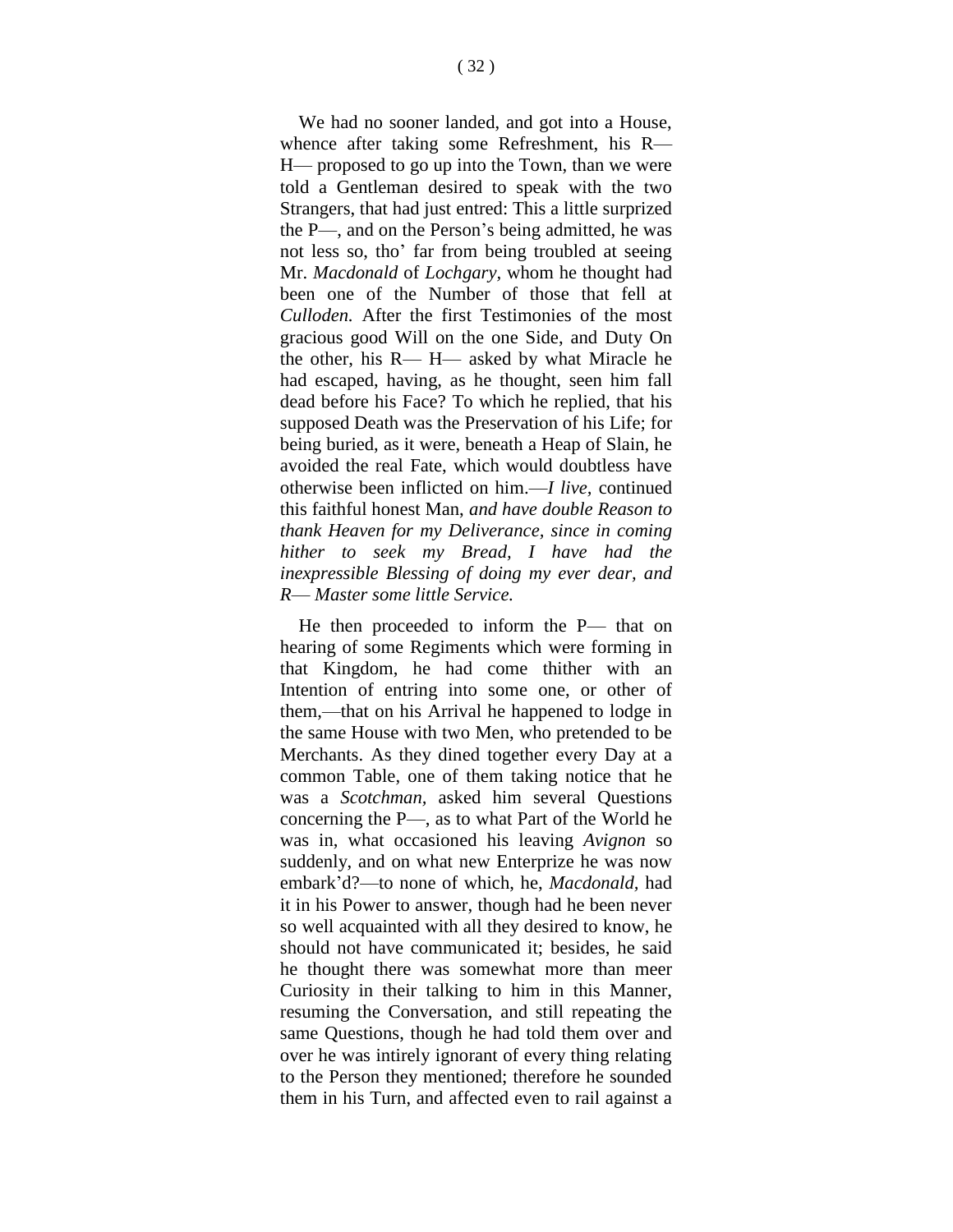Cause, which he said had been the total Ruin of his Country.

POOR Mr. *Macdonald* could not come to this Part of his Narrative, without imploring the P—'s Pardon for the Injustice his Lips had been guilty of. Necessary as it then seemed to him, and afterwards proved to be so, but the P— bid him go on and relate what Effects this Deception produced.

*Much greater than I expected,* replied he, *for I acted my Part so well, that they believed my Principles the direct opposite of what I have profess'd, and what I think it my Glory to maintain.—On this,* pursues he, *they grew very communicative,*—*told me they had good Reason to believe your R— H— was here, for they were informed by one who knew you well, that you travelled under a feigned Name; that you had lately been at* Hamburg, *had received a considerate Remittance there, and was embarked for this Port.*—*This very much alarmed me,—I knew not but their Intelligence might be true, and no longer doubting if they were Spies, thought it my Duty to carry the Discovery I made to \*\*\*\*\*\*\*\**

HERE he mentioned a Name, which you must excuse me from repeating.

*I had some Difficulty,* went he on, *in executing this* Design, but on assuring the Secretary, that I had an Affair of *the utmost Importance to impart, I was at last admitted to his Presence.*— *I could perceive he was a good deal startled at what I related, that he dissembled it as much as possible, probably suspecting I was myself, a Spy, but on my acquainting him with my Name, Country, and the Post I once had the Honour to hold in your R*— *H*—*'s Army, he had the Goodness to treat me very graciously.*—*By his Command I continued to behave to the Men as I had done, and as he said he knew not but you might soon visit those Parts, ordered me to watch the coming in of every Vessel, and give you Notice, and conduct you with all Privacy to a House he hired.*—*He added that to seize these Fellows would make too great a Noise, and might be attended with bad Consequences at this Time.*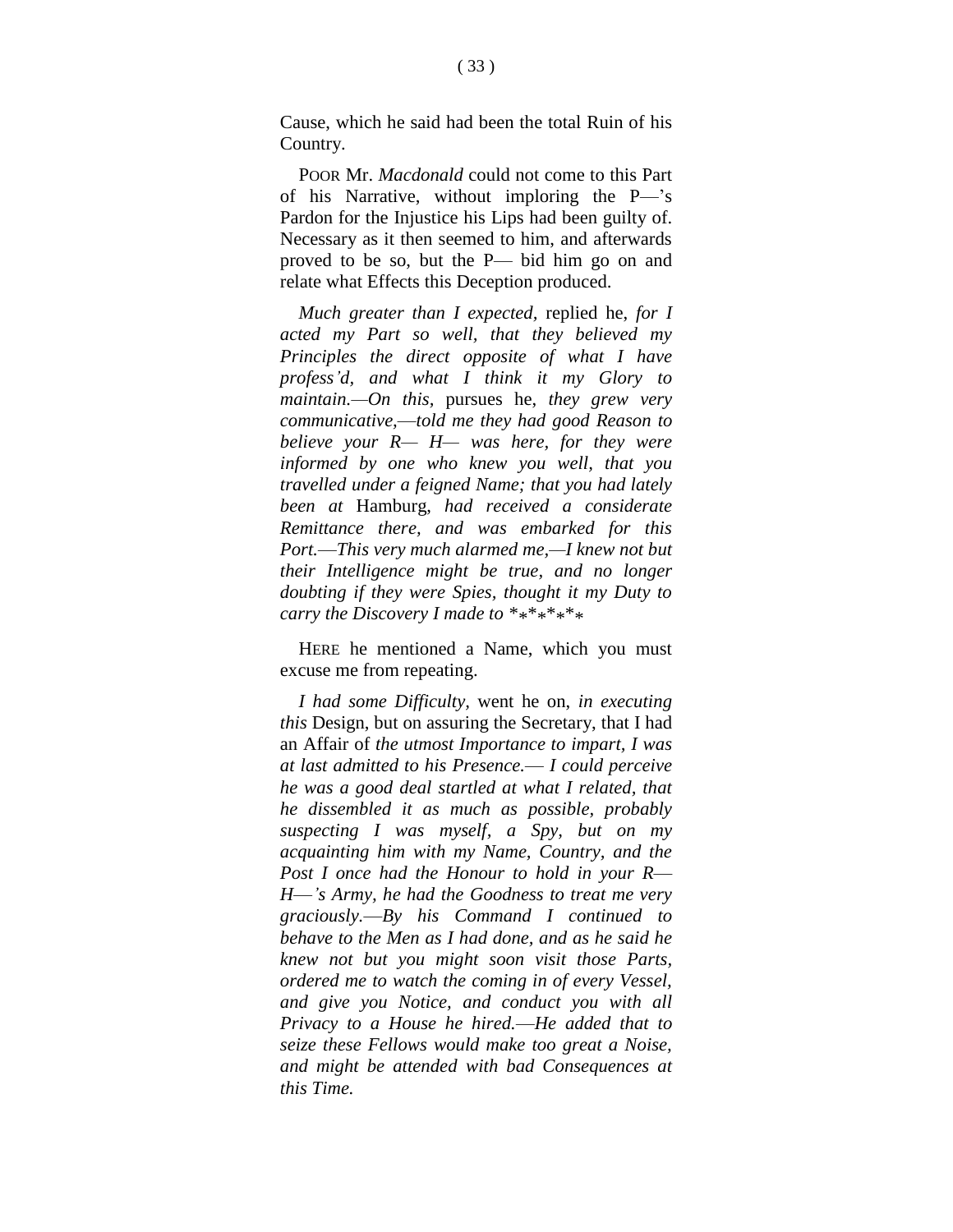*I flatter myself,* continued Mr. *Macdonald, I need say nothing to convince your R— H— with what Diligence I obeyed the* \* \* \*'s *Commands; I was scarce ever out of Sight of the Harbour; the Men I found were no less busy in prying about the Town, for they firmly believed you were here concealed, till after a. Stay of six Weeks from the Time of their landing, finding their Endeavours fruitless, they resolved to depart, and it was but Yesterday they went on board a Ship bound for* Hamburgh.

THE P— then ask'd Mr. *Macdonald* of what Country the Men he spoke of were? To which he answered, that the one he took to be a *Swiss,* the other a *Flemming,* that neither of them seemed to understand *English,* and that the Conversation he had with them was in *French*; his R— H appeared a little pensive at first on the account, but he soon recovered himself; and Mr. *Macdonald*  went to acquaint the  $*$   $*$   $*$  with his Arrival. On that Gentleman's Return we all went on Foot for about a Mile, when on the turning of a Street a Coach waited with the Door ready opened, we all went into it, and alighted at the House prepared for his R—— H *'s* Reception.

During the Time of our Stay in that Kingdom, which was about three Weeks, the P was royally though very secretly entertained by the  $*$   $*$  and other Persons of the highest Rank, who were interested in the great Affair depending.

THE P— had the Satisfaction before his Departure to see the Fidelity of Mr. *Macdonald*  rewarded with a Captain's Commission in the Army.—We embarked at the same Port where we had landed, in a small Frigate, but well equip'd, and mann'd for *Coningsburg;* and happily arriving there, he remained no longer than was necessary to lend Dispatches acquainting some of his Friends in *Poland* how near he was, and then proceeded directly to the great Dutchy of *Lithuania,* Here we were met by a *Palatine* nearly related to his R— H— and several others of the highest Distinction among the *Polish* Nobility.—I shall give you no Description of the Particulars of the Reception they gave him, and only say it was suitable to his Merits, and the high Idea his Character had inspired in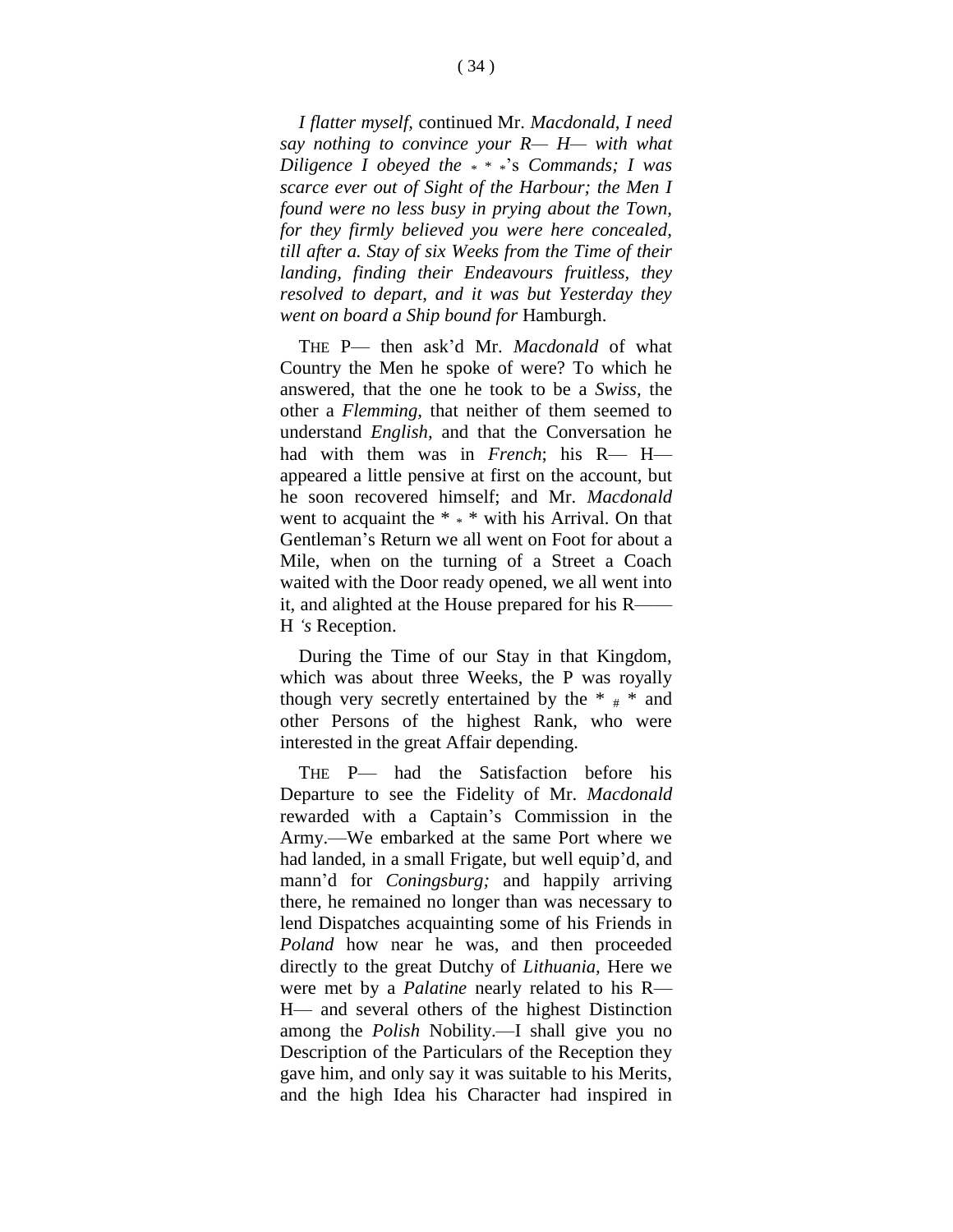them. But that which most of all affected me was the Manner in which he was saluted by a very old Nobleman, who had served under the famous King *John Sobiesky* at raising the Siege of *Vienna* in the Year 1683, and on hearing his R— H— was arrived, would needs in spite of his great Age accompany those, who came to testify their Love, and Joy on that Occasion. He was scarce able to refrain pushing by those of a superior Rank, and be the first to pay his Compliments; and when his Turn came, with what Impatience in his Eyes, with what an incredible Vigour did the Transport of his Heart animate his long enfeebled Limbs!—Youth could not spring forward with more Fire, he rather flew than walk'd towards the P—, and embracing him with the utmost Fervour, *How happy am I,* said he, *to hold once in my Arms so worthy a Descendant of the greatest Hero, that ever graced the* Christian *World!—*then pressing him again more closely than before to his Bosom, *dear P—,* cried he, *methinks I see in you a second* Sobiesky *rise, and now for the first time regret, that I am old, because Death will too soon deprive me of the Pleasure of beholding you encircled with those Glories Heaven has certainly decreed for such exalted Virtues.*

THE P— was greatly touch'd with that Warmth of Affection, which the Caresses of this old Lord convinced him were sincere, and made him such adequate Returns, as drew Tears of Satisfaction from the whole noble Company.

Among other Matters which furnished Table Conversation, they told the P—, That the foreign News Papers had carried his R— H— to *Bologna, Venice, Padua,* and several other Places in *Italy;* at which he laughed heartily, and said, *Aye, aye, my Enemies would fain send me on the other Side the*  Alps, *but they will find my Constitution will agree with Colder Climates.*

THE P— here reassumed that Gayety, great Part of which he had lost since his late unworthy Treatment by the Ministers of *France;* For besides the Society of Friends, who all endeavour to outvye each other in their Demonstrations of Affection, here are fine Woods to hunt in, fine Gardens to walk in, and every thing that can amuse his less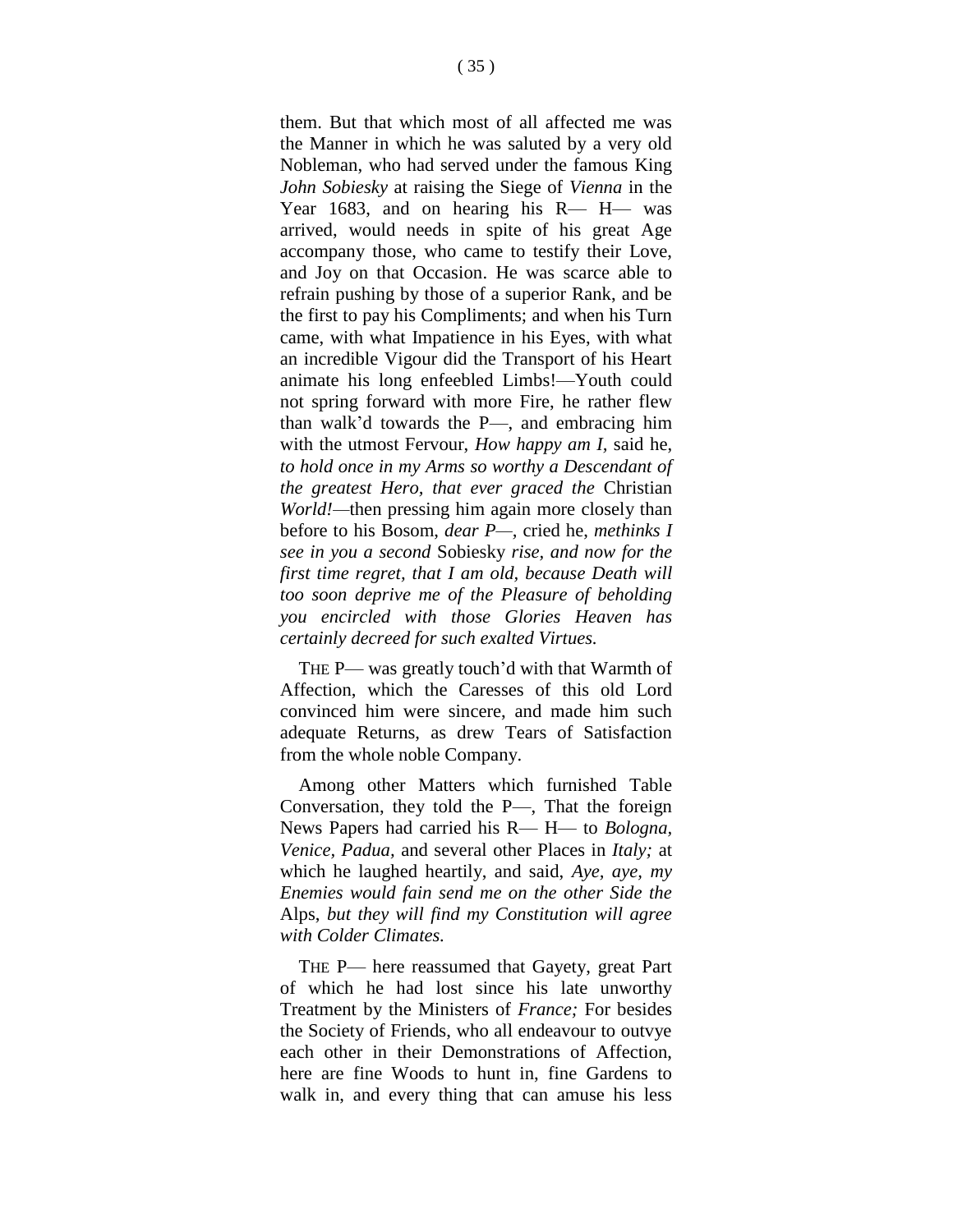serious Moments.

But his R— H— here received an Addition to his Contentment, of a much more important Nature than any I have yet mentioned: He had an Interview with a most illustrious and firm Friend to his Person and Interest, and one of those most capable of doing him a real Service.

THEIR Meeting was at a fine Country Seat belonging to the noble Family of *Wizinsky,* about 10 Leagues from *Lithuania.* This Intercourse, as most others between them of late have been, was kept extremely private for many Reasons; but I am well assured, that in it an Affair that has long been depending was then finally determined; and which is of so high a Nature, as when brought to Light, will astonish all *Europe.*

As I find these has been much Talk in the World, concerning the P—'s Marriage, you will doubtless expect some Information from me on that Head; I shall therefore venture to assure you, that all you have been told, or can be told for some Time, at least, concerning such a Thing, is wholly fictitious, and that you must hear many Things of him, before you can hear with any Certainty, that he is married —. Proposals have indeed been made, and Negotiations for that Purpose have been carried on by some of his Friends, but his R— H— has always declined making any Applications of that Nature. Himself— on the contrary, when any such Discourse came upon the Tapis, he has publicly declared, He never would seek to involve any Princess in the Misfortunes of his Family; and that it was his fixed Determination to beget no Royal Beggars.

THIS Resolution in his R— H— is variously spoken of; many applaud it, as a Proof his Magnanimity, and the Greatness of his Spirit; others again say, that how severe soever the Disappointments of his Family may have been, he ought not to deprive the World of a Race of future Heroes, who might possibly live to see more equitable Times, and not suffer a Name illustrious for several Hundred Years to be extinguished in himself; for his Brother is now out of the Question and some there are, who impute it either to a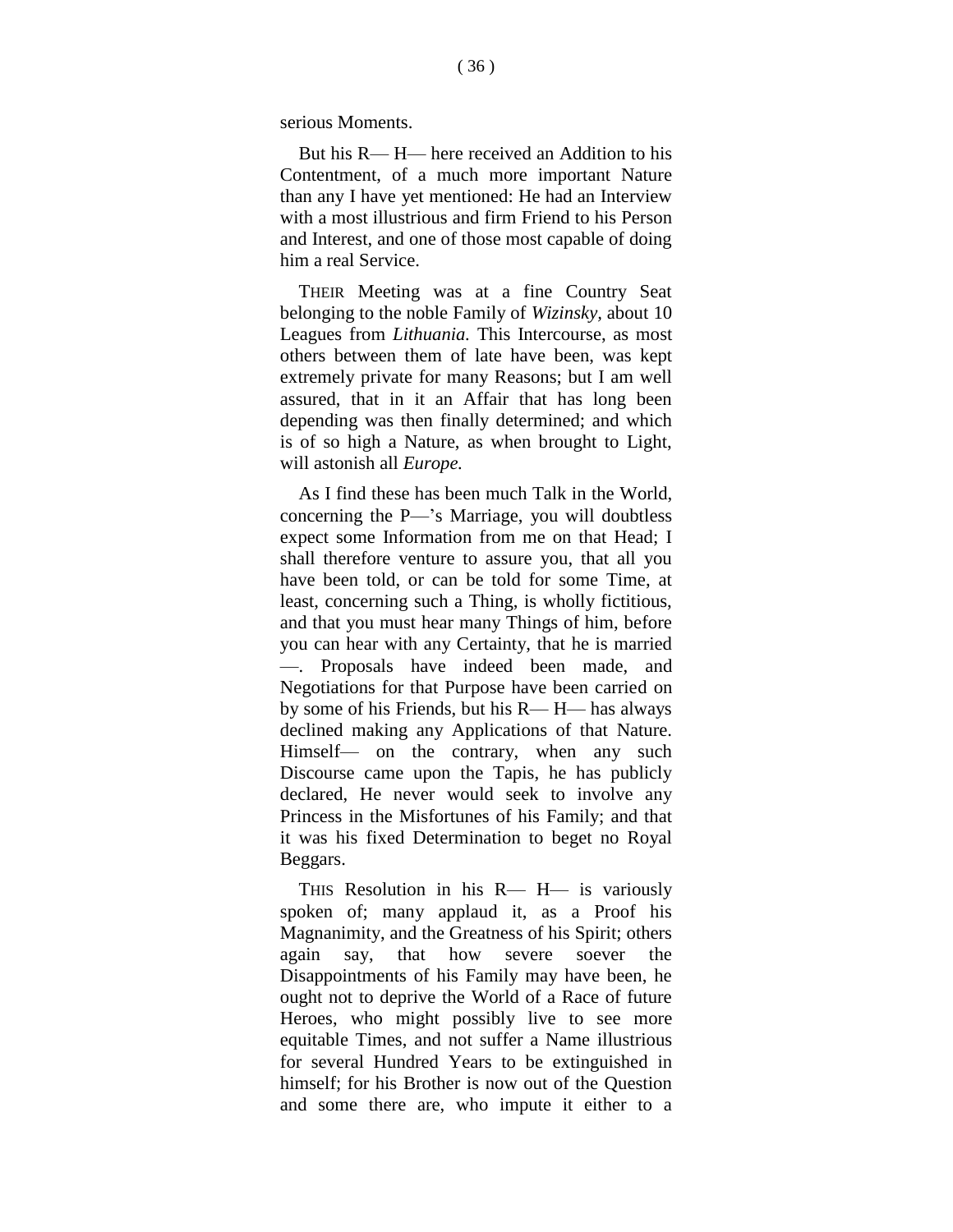Disinclination to Marriage in general, or to a Want of Sensibility of the Merits of those Princesses, who may have been offered to him— But tho' I will not take upon me to decide, which of the two former Opinions is most just, I can venture to aver from my own Knowledge, that those who maintain this last, are little acquainted with the P—'s Sentiments.

BELIEVE me, Sir, he loves, and is beloved with an Affection rarely to be found between Persons of their exalted Station; and when ever his Affairs shall take a more favourable Turn, you will soon see it followed by a Union with a Princess of the highest, and most pure Descent, and who for personal Accomplishments, and every amiable Quality of the Mind, is equal'd but by few, and excelled by none in *Europe* . In a Word, a Princess as worthy of him, as he of her.

I give you not this Character from common Fame alone, but from the Testimony of my own Eyes and Ears, having had the Honour to attend her twice with Dispatches from his R— H—. Consummate as is her Beauty, yet is that Beauty the least of her Perfections—. She has a Dignity, a certain Sanctity of Manners, as one of the best of our *English* Poets expresses it, that shines forth in every Thing she says, or does, and speaks at once the Greatness, and the Goodness of her Mind . Tho' the Commission, with which I was entrusted, gave me Reason to think myself entitled to a gracious Reception, that which I met from this lovely young Princess was such, as exceeded all I could have hoped; and while it shewed how very dear the Person, who sent me was esteemed by her, discovered at the same Time her own Sweetness, and Excellence of Nature to those beneath her—;She accompanied the Answer she returned to my P—'s letter with a Bracelet of her Hair, encompassed with Diamonds of great Value, and was pleased to make a Present of a Gold Snuff-Box, most curiously engraved.

IT is certain that nothing can be a greater Matter of Astonishment to all those, who know the strict Union there is between the Hearts of these two incomparable Persons, than that any of the Considerations above named should be of Force to retard the Consummation of their mutual Wishes.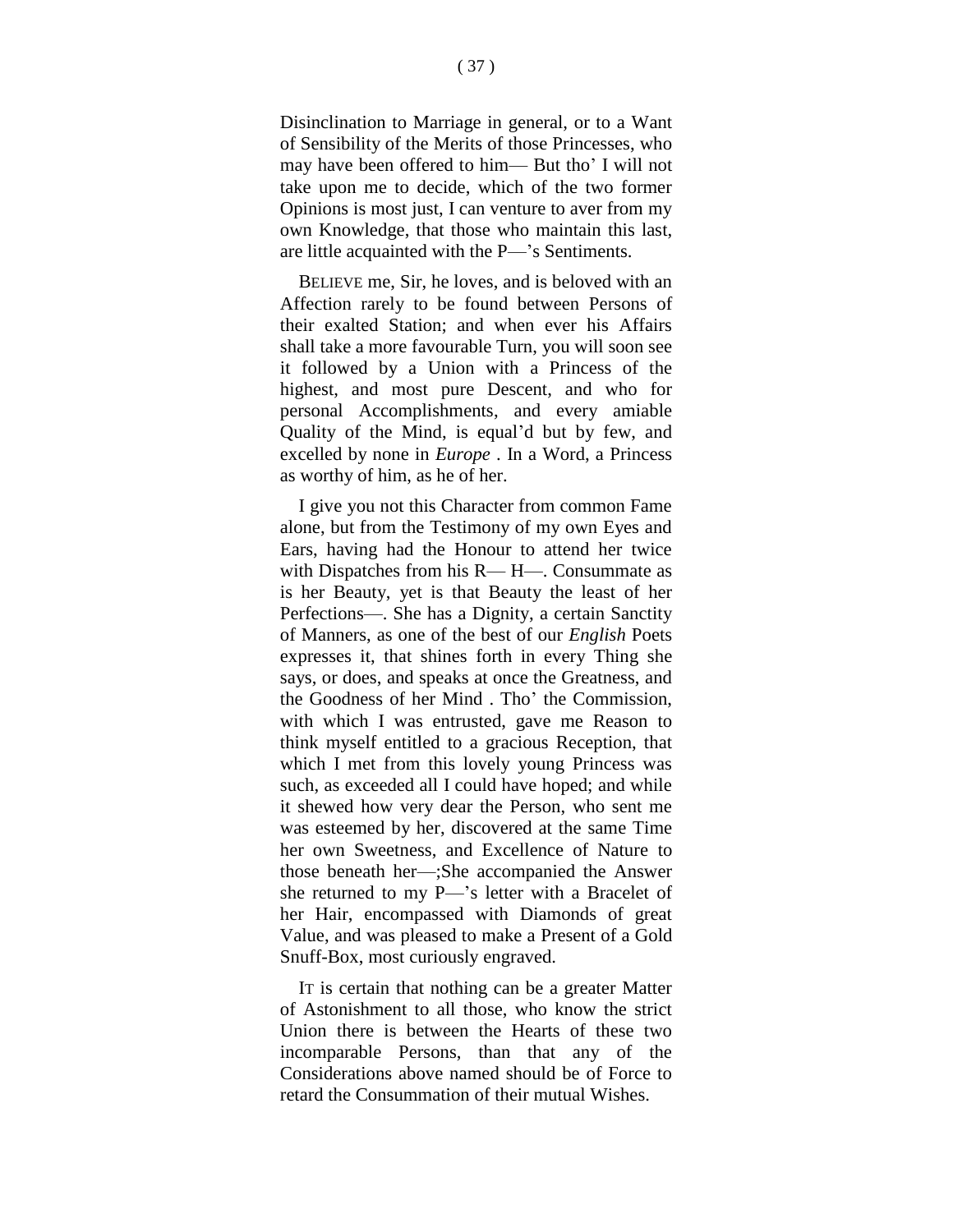SINCE our Arrival here, his R— H— has been strongly pressed on this score, by some, who perhaps think he would not be sorry to be overpersuaded in this Point; and by others, who are really of Opinion, that he ought not to wait the uncertain Issue of his Affairs for propagating his Name and Family.

I WAS one Morning in the P—'s Chamber, when in a full Levee the Conversation turn'd on no other Subject; but the P—'s Resolution appearing inflexible in spite of all that could be urged, the Palatine of  $* * *$  who is a near Relation to the P started up, and said, with some Emotion, *His Majesty of* Sardinia *is much obliged to your R— H—; he has after you, the first Claim to the Dominions of* Great Britain; *he is ambitious, he is warlike, and doubtless would not be inactive in the Prosecution of his Pretensions. Nor would it be the Interest of* France, *or any other Power, who may envy the Glory of* Great Britain, *either by open Force, or underhand Contrivances to disappoint the Views of that Monarch.*

THIS Speech of the *Palatine* was seconded by another Nobleman of great Distinction,— *Manifestoes and Protests,* said that Lord, *have already been issued from that Quarter, on the first settling the Succession of those Kingdoms in the present reigning Family, and should your R— H*—, *which God forbid, dye without Issue, the Effects of those Representations would soon appear.*

*I know nothing,* replied his R— H—, *that would give me an Affliction adequate to that of imagining there was a Possibility that* Great Britain *should ever be reduc'd to the Condition of becoming a Province to* Sardinia; *but at present I can see no Room for any such Apprehensions, if the whole Line of the* Stuarts *were totally extinct, it seems to me a Thing impracticable, that my Couzen of* Sardinia *should reap any Advantage from it—, a War indeed might ensue—, a bloody one perhaps, and some Powers might interest themselves in the Cause, but I will never believe, that the People of* England, *who have so vigorously opposed all the Efforts, both of my,* R— Father and my self, *in Support of the Family, they have made Choice of to reign over*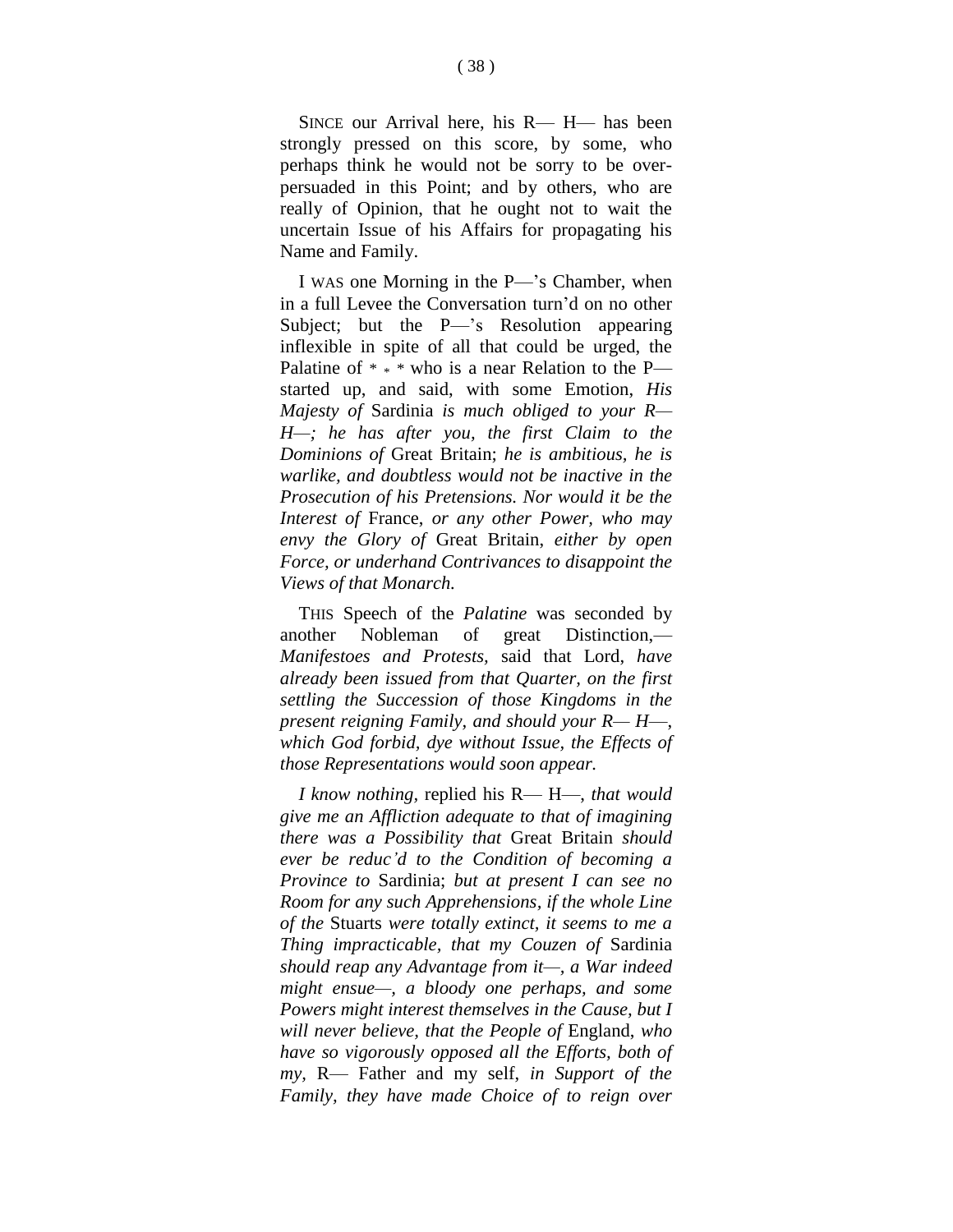*them, will be less warm in repelling an Invasion of any other Claimant whatsoever*—. *And if the Bulk of the Nation, that is the Nobility, and Gentry, whose Example influences the Nations should grow desirous of a Change; and ready to repeal what they have done, I am not so old as to despair enjoying in my own Person the Fruits of such a Change, to which the Success of my present Enterprise can be no Manner of Impediment—.*

METHINKS I see the Surprize you are in at this latter Part of the P–'s Speech, because it serves to inform you, that the grand Affair, in which he is now engaged, is not of that Kind, which you, and many of his Friends have all along believed—, I do not tell you, that his R— H— has renounced all Thoughts of filling the Throne of this Ancestors; no—, on the contrary, I am certain, that to be seated thereon, with the Consent of the People, is the first, and dearest Wish of his Soul; but this may not hinder him from entertaining other Views in the mean Time, provided they are not inconsistent with it, nor beneath the Dignity of his Birth.

THO' these Things may appear Ænigma's to you at present, yet a little Time, as I told you in the Beginning of this Letter, will sufficiently explain them.

AND now my dear Friend, I must hasten to a Conclusion of this long Epistle, which I could wish to have rendered more explicit; what I have said will however convince you, that the P— took not such fatiguing Journies, and conducted them with the Secrecy he has done merely to amuse the World, or to drop any of those faithful Followers, who had risked their Lives, and lost their Fortunes in his Cause, or for any other of those mean and frivolous Views, which his Enemies would have believed, but for Ends truly noble and worthy of himself.

How long we shall continue here is so uncertain, as it depends upon Events, which are extremely so, that I dare not desire an Answer to this, lest I should give you a Trouble, without any Advantage to my self—. A little Time perhaps, may make me more assured, and I shall then write again, in Hope of receiving what is one of the first Things in my Wishes, the News of your Health; and that there is